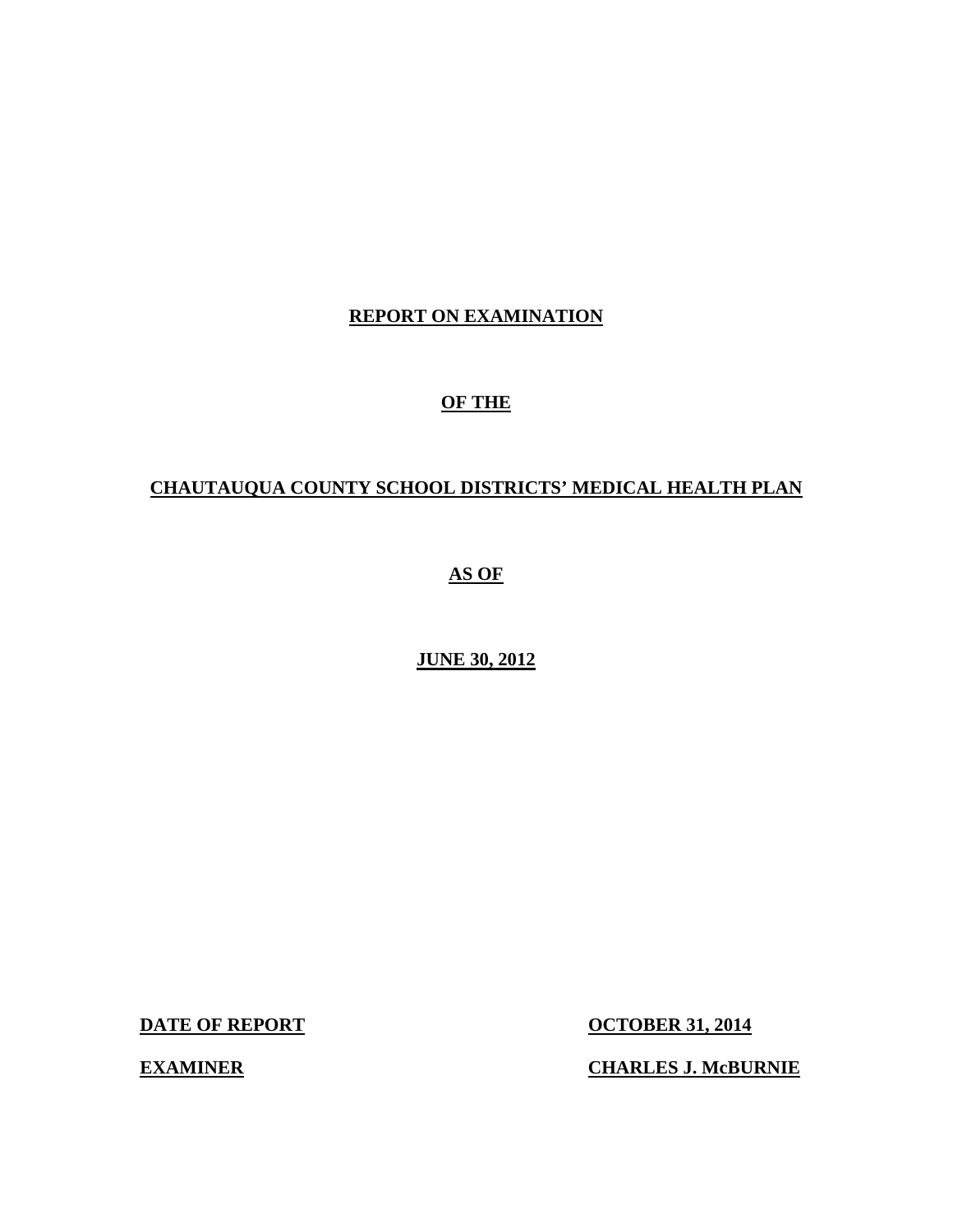# **TABLE OF CONTENTS**

| <b>ITEM NO.</b> |                                                                                                                                            | PAGE NO.            |
|-----------------|--------------------------------------------------------------------------------------------------------------------------------------------|---------------------|
| 1.              | Scope of the examination                                                                                                                   | $\overline{2}$      |
| 2.              | Description of the Plan                                                                                                                    | $\overline{4}$      |
|                 | Corporate governance<br>A.<br>B.<br>Territory and plan of operation<br>Administrative service agreements<br>C.<br>Stop-loss coverage<br>D. | 5<br>10<br>11<br>13 |
| 3.              | <b>Financial statements</b><br>A. Balance sheet<br>B. Statement of revenue, expenses and net worth                                         | 15<br>16<br>17      |
| 4.              | Claims payable                                                                                                                             | 18                  |
| 5.              | Market conduct activities                                                                                                                  | 19                  |
| 6.              | Compliance with prior report on examination                                                                                                | 27                  |
| 7.              | Summary of comments and recommendations                                                                                                    | 29                  |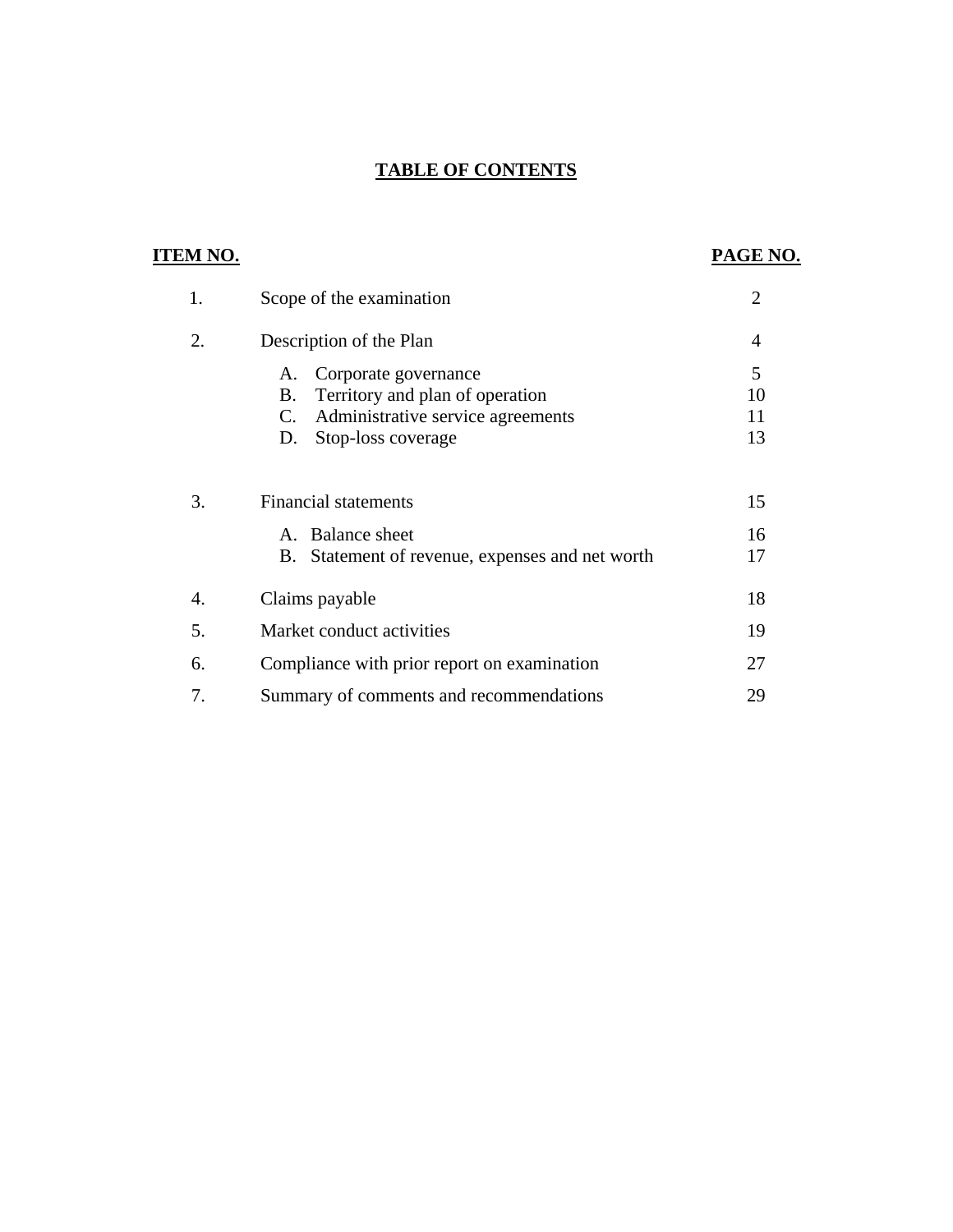

# NEW YORK STATE DEPARTMENT<sub>of</sub> FINANCIAL SERVICES

Governor Superintendent Controller Superintendent Superintendent Superintendent Superintendent

Andrew M. Cuomo Benjamin M. Lawsky

October 31 , 2014

Honorable Benjamin M. Lawsky Superintendent of Financial Services Albany, New York 12257

Sir:

Pursuant to the requirements of the New York Insurance Law, and acting in accordance with the instructions contained in Appointment Number 30705, dated April 14, 2011, attached hereto, I have made an examination into the condition and affairs of Chautauqua County School Districts' Medical Health Plan, a municipal cooperative health benefit plan licensed pursuant to the provisions of Article 47 of the New York Insurance Law as of June 30, 2012, and respectfully submit the following report thereon.

The examination was conducted at the home office of Veracity Benefits by Design (the Plan's third party administrator), located at 7 West Third Street, Jamestown, New York.

Wherever the designations "CCSDMHP" or the "Plan" appear herein, without qualification, they should be understood to refer to Chautauqua County School Districts' Medical Health Plan.

Wherever the designation the "Department" appears herein, without qualification, it should be understood to indicate the New York State Department of Financial Services.

ONE STATE STREET, NEW YORK, NY 10004 <WWW.DFS.NY.GOV>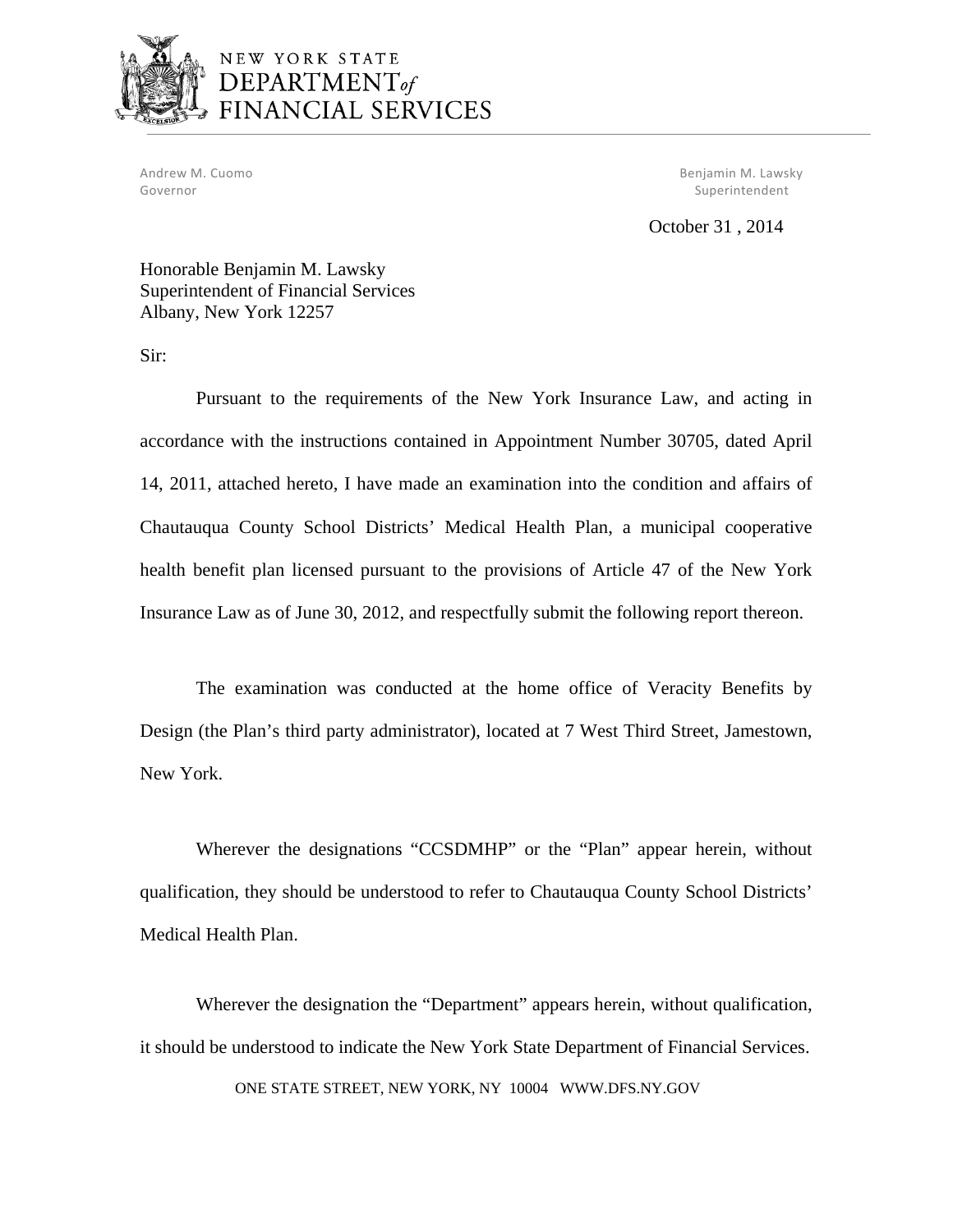#### 1. **SCOPE OF THE EXAMINATION**

The previous examination of the Plan was conducted as of June 30, 2006. This examination of the Plan was a combined (financial and market conduct) examination and covered the period from July 1, 2006 through June 30, 2012. The financial component of the examination was conducted as a financial examination, as defined in the National Association of Insurance Commissioners ("NAIC") *Financial Condition Examiners Handbook, 2012 Edition* (the "Handbook"). The examination was conducted observing the guidelines and procedures in the Handbook. Where deemed appropriate by the examiner, transactions occurring subsequent to June 30, 2012 were also reviewed.

The financial portion of the examination was conducted on a risk-focused basis in accordance with the provisions of the Handbook, which provides guidance for the establishment of an examination plan based on the examiner's assessment of risk of the Plan's operations and utilized that evaluation in formulating the nature and extent of the examination. The examiner planned and performed the examination to evaluate the Plan's current financial condition, as well as identify prospective risks that may threaten the future solvency of the Plan. The risk-focused examination approach was included in the Handbook for the first time in 2007; thus this was the first risk focused examination of the Plan.

The examiner identified key processes, assessed the risks within those processes and assessed the internal control systems and procedures used to mitigate those risks.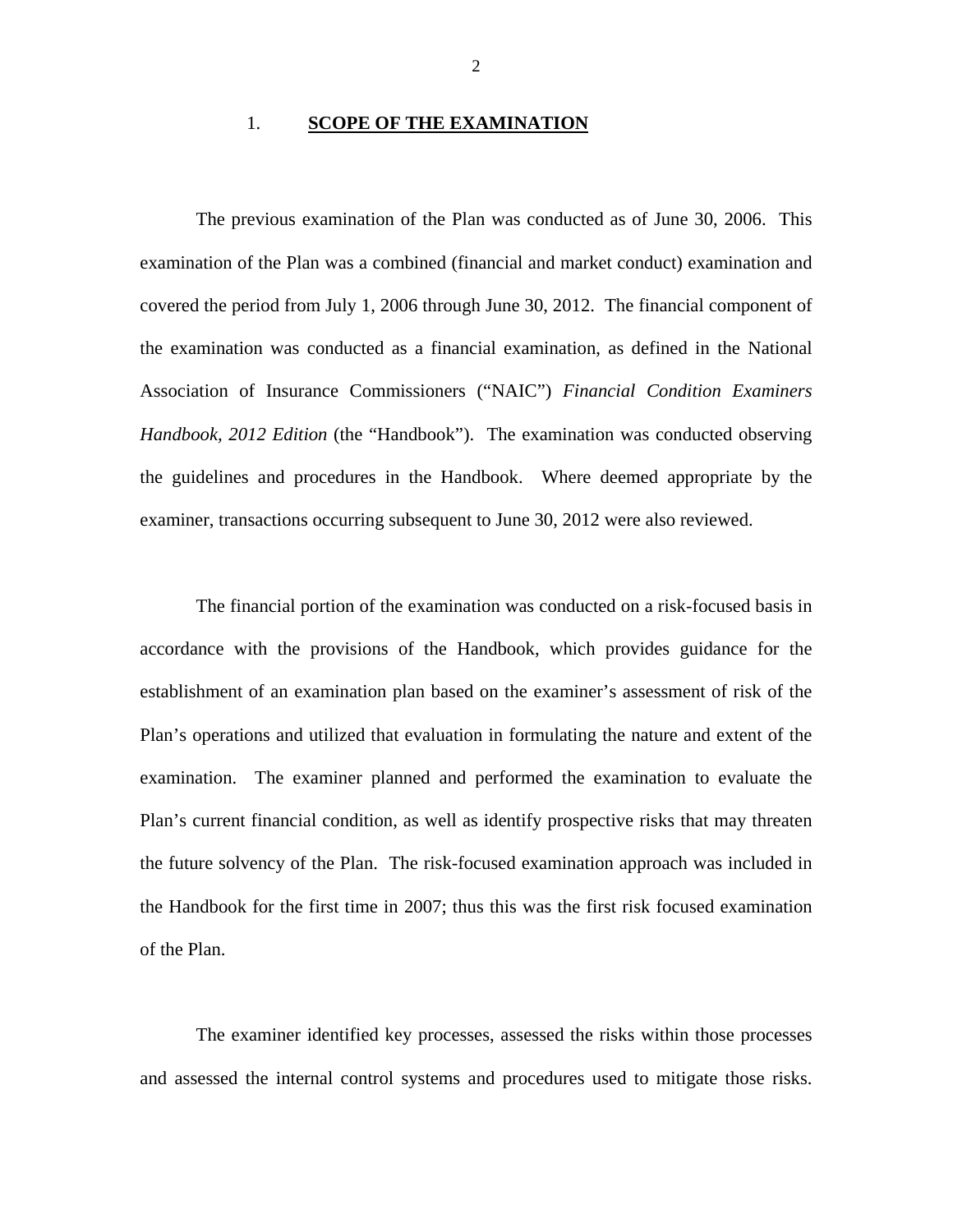The examination also included an assessment of the principles used and significant estimates made by management, an evaluation of the overall financial statement presentation, and determined management's compliance with the Department's statutes and guidelines, Statutory Accounting Principles, as adopted by the Department, and annual statement instructions.

Information concerning the Plan's organizational structure, business approach and control environment were utilized to develop the examination approach. The examination evaluated the Plan's risks and management activities in accordance with the NAIC's nine branded risk categories.

These categories are as follows:

- Pricing/Underwriting
- Reserving
- Operational
- Strategic
- Credit
- Market
- Liquidity
- Legal
- Reputational

The Plan was audited annually, for fiscal years 2006 through 2008, by the accounting firm Bahgat & Laurito-Bahgat, CPAs, P.C. ("Bahgat & Laurito") and for fiscal years 2009 through 2011, by Buffamante, Whipple, Buffafaro, P.C. ("BWB"). The Plan also retained the external audit services of Bahgat & Laurito-Bahgat, CPAs, P.C. for fiscal year 2012. The Plan received unqualified opinions in each of the above indicated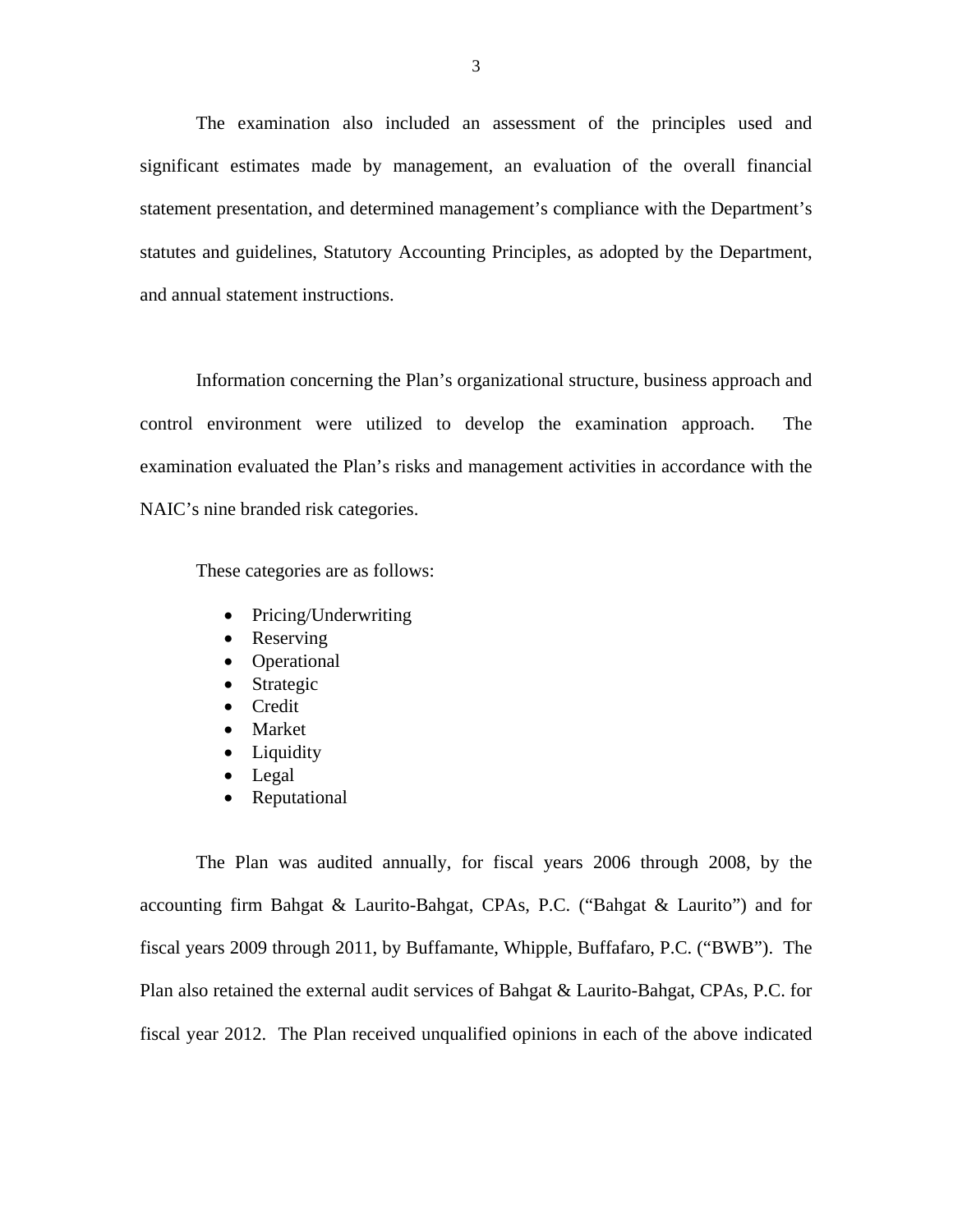<span id="page-5-0"></span>years. Certain audit work papers of BWB and Bahgat & Laurito were reviewed and relied upon in conjunction with this examination.

This report on examination is confined to financial statements and comments on those matters which involve departures from laws, regulations or rules, or which require explanation or description.

A review was also made to ascertain what action was taken by the Plan with regard to comments and recommendations contained in the prior report on examination. The results of the examiner's review are contained in Item 6 of this report.

#### **2. DESCRIPTION OF THE PLAN**

The Plan provides benefits to covered employees and their eligible dependents. On November 1, 2001, the Plan was issued a certificate of authority by the then Superintendent of Insurance under Article 47 of the New York Insurance Law. Pursuant to such certificate of authority, the Participants (largely the individual school districts) have agreed to share the costs and assume the liabilities for medical, surgical, prescription drugs, and hospital benefits provided to covered employees (including retirees) and their dependents.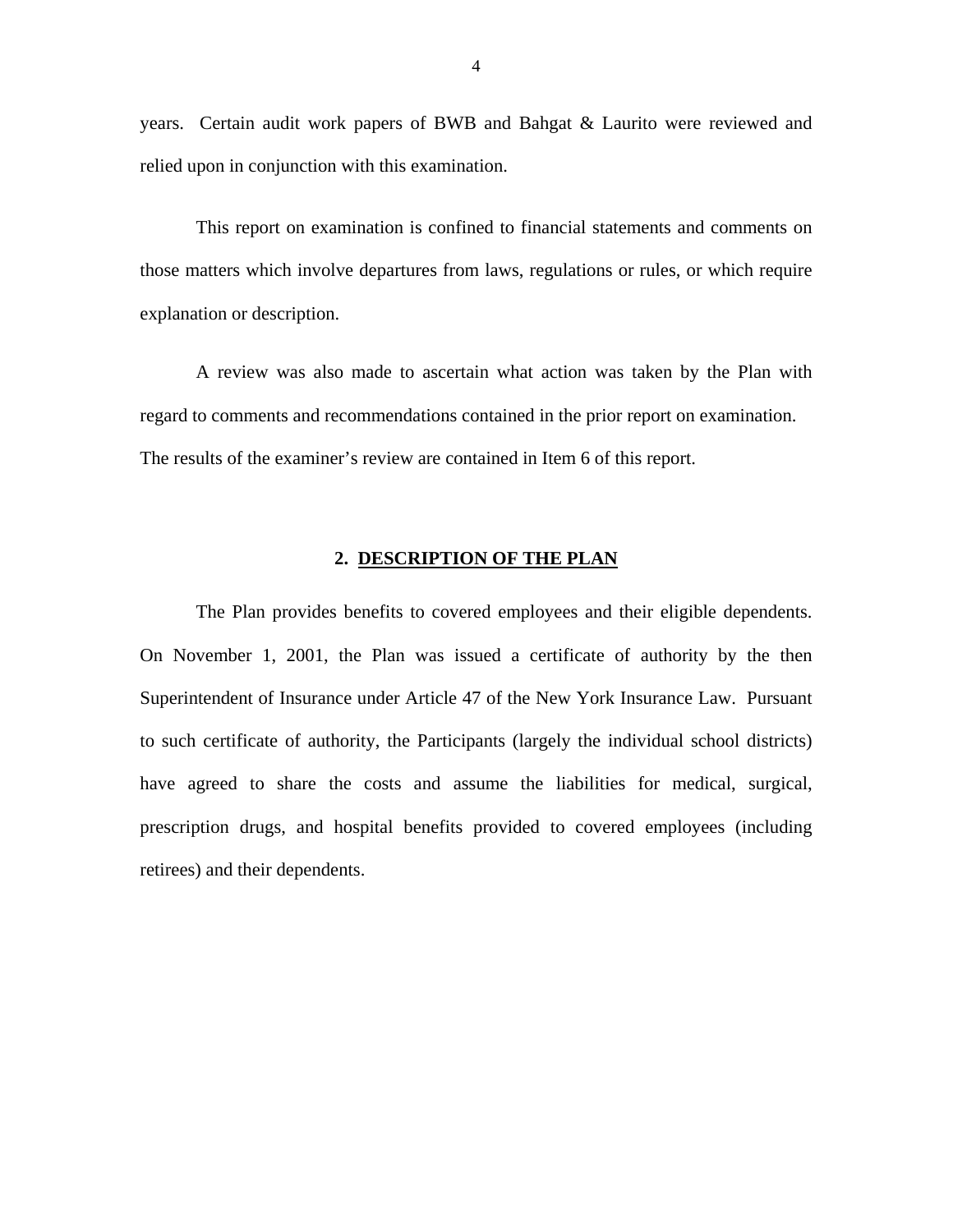<span id="page-6-0"></span>There are currently eighteen school districts and one BOCES participating in the Plan. The Plan's participants as of June 30, 2012 were as follows:

Bemus Point Central Schools District Brocton Central Schools District Cassadaga Valley Central Schools District Chautauqua Lake Central Schools District Clymer Central Schools District Dunkirk City Schools Erie-2 BOCES Falconer Central Schools District Forestville Central Schools District Fredonia Central Schools

Frewsburg Central Schools District Jamestown Public Schools Panama Central Schools District Pine Valley Central Schools District Ripley Central Schools District Sherman Central Schools District Silver Creek Central Schools District Southwestern Central Schools District Westfield Central Schools District

#### A**.** Corporate Governance

Pursuant to the municipal cooperative agreement, management of the Plan is to be vested in a governing board which comprises one representative from each participating school district, including BOCES. The governing board of the Plan as of June 30, 2012 was as follows:

| Name & Residence             | Affiliation                                 |
|------------------------------|---------------------------------------------|
| Jacqueline Latshaw           | Superintendent,                             |
| <b>Bemus Point, New York</b> | <b>Bemus Point Central Schools District</b> |
| John Hertlein                | Superintendent,                             |
| Brocton, New York            | <b>Brocton Central Schools District</b>     |
| <b>Scott Smith</b>           | Superintendent,                             |
| Cassadaga, New York          | Cassadaga Valley Central Schools District   |
| Benjamin Spitzer             | Superintendent,                             |
| Mayville, New York           | Chautauqua Lake Central Schools District    |
| Keith Reed                   | Superintendent,                             |
| Clymer, New York             | <b>Clymer Central Schools District</b>      |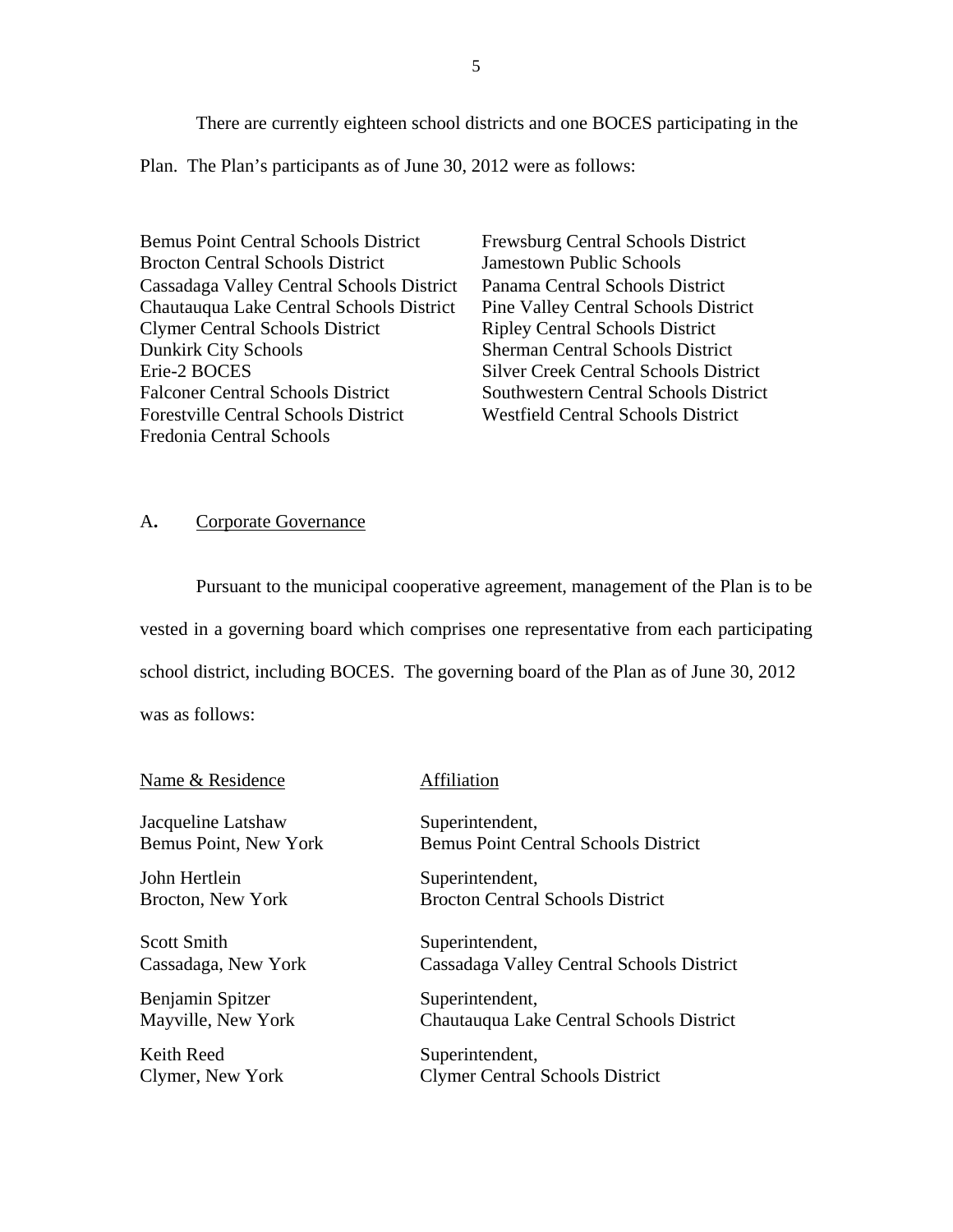Name & Residence

Gary Cerne Dunkirk, New York

Robert Guiffreda Fredonia, New York

Stephen Penhollow Falconer, New York

John O'Connor Forestville, New York

Paul DiFonzo Fredonia, New York

Danielle O'Connor Frewsburg, New York

Daniel Kathman Jamestown, New York

Bert Lictus Panama, New York

Peter Morgante South Dayton, New York

Karen Krause Ripley, New York

Thomas Schmidt Sherman, New York

David Kurzawa Silver Creek, New York

Daniel George Jamestown, New York

Margaret Sauer Westfield, New York Affiliation

Superintendent, Dunkirk City Schools

Superintendent, Erie 2 BOCES

Superintendent, Falconer Central Schools District

Superintendent, Forestville Central Schools District

Superintendent, Fredonia Central Schools District

Superintendent, Frewsburg Central Schools District

Superintendent, Jamestown Public Schools

Superintendent, Panama Central Schools District

Superintendent, Pine Valley Central Schools District

Superintendent, Ripley Central Schools District

Superintendent, Sherman Central Schools District

Superintendent, Silver Creek Central Schools District

Superintendent, Southwestern Central Schools District

Superintendent, Westfield Central Schools District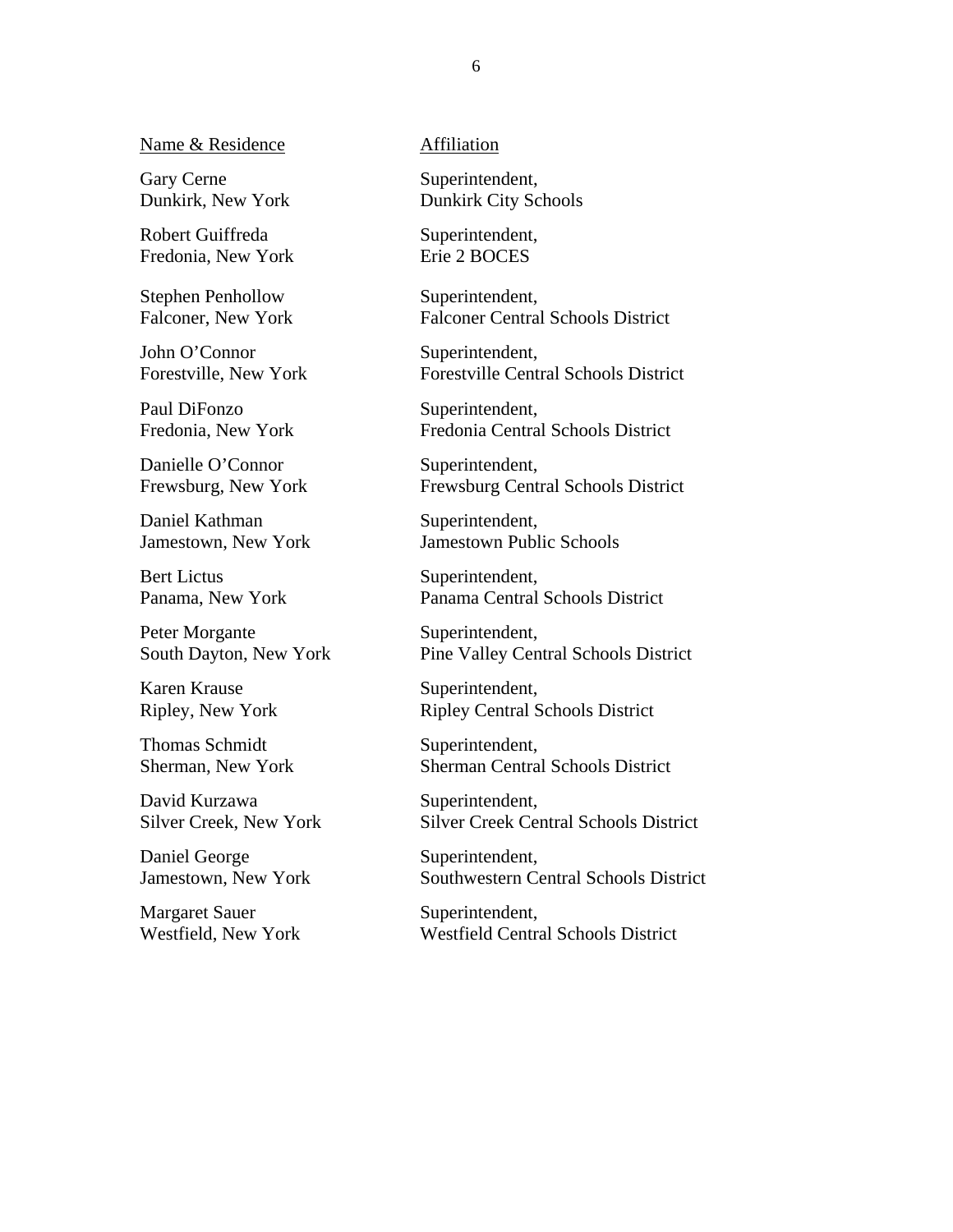According to its municipal cooperative agreement, the governing board of the Plan is to meet (quarterly) in the months of October, January, April and July, at a site within the geographic area served by the Erie 2 Board of Cooperative Educational Services.

The minutes of all meetings of the governing board were reviewed. All such meetings were generally well attended. However, it was noted that of the twenty-one (21) meetings held during the period under examination, three members of the governing board failed to attend at least one-half of the meetings, they were eligible to attend.

Members of the board have a fiduciary responsibility and must evince an ongoing interest in the affairs of the Plan. It is essential that board members attend meetings consistently and set forth their views on relevant matters so that appropriate decisions may be reached by the board.

It is recommended that board members who are unable or unwilling to attend meetings consistently resign or be replaced.

The principal officers of the Plan as of June 30, 2012 were as follows:

Officer Title

Marlene Pryzbycien Chairperson Brent Agett Vice Chairperson Deanna Schettine Secretary

Chairperson Charity Mucha Chief Financial Officer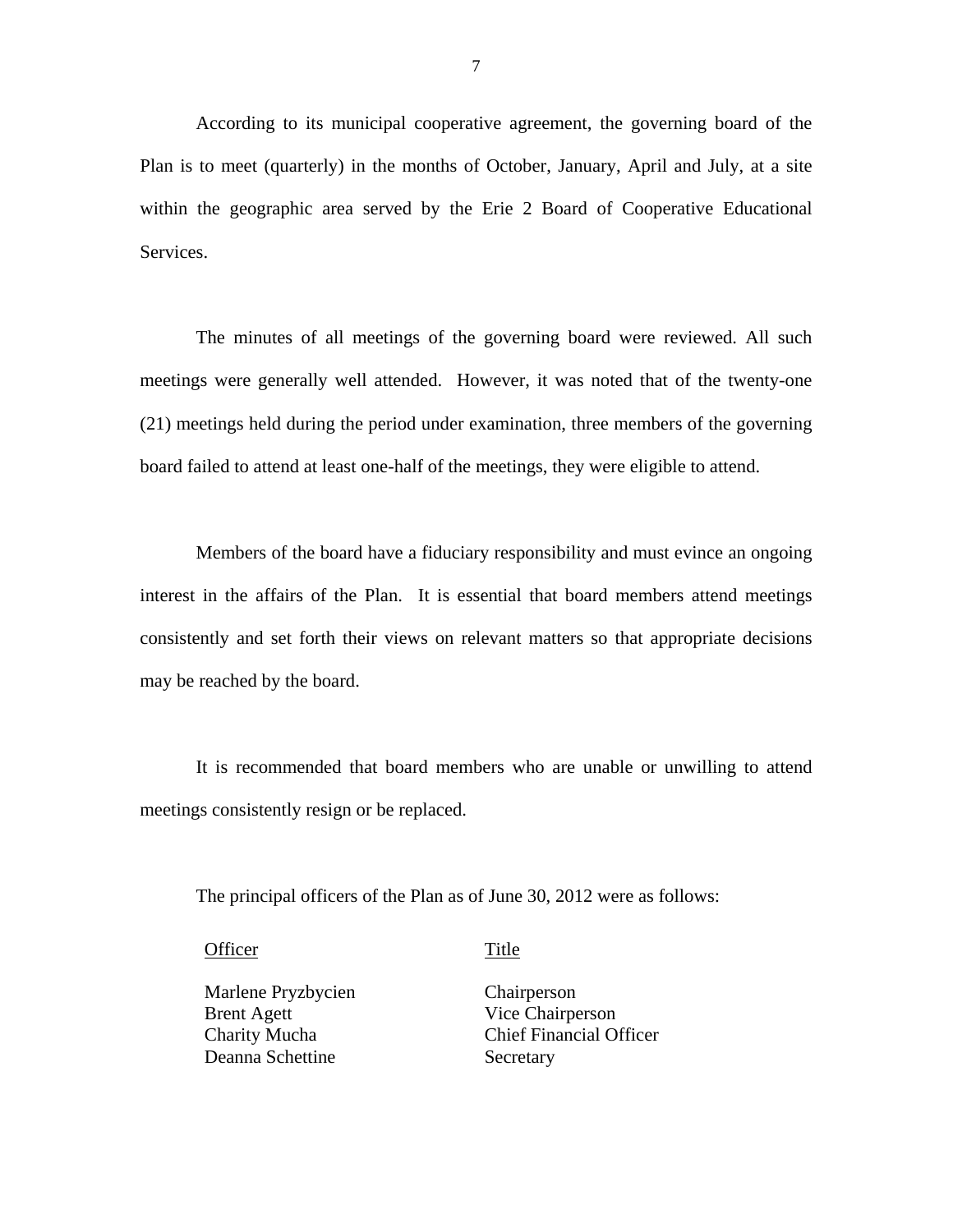The board of governors has designated Damon & Morey LLP as Attorney-in-Fact, who is authorized to receive service on a summons or other legal paper in any action, suit or proceeding arising out of any contract, agreement or transaction involving the Plan.

Medical coverage is provided to covered employees, retirees and their eligible dependents through self-insurance administered by a third party administrator, in accordance with the Plan's summary plan description and as defined in the plan booklet.

Article 5-G of the New York General Municipal Law authorizes municipal corporations to enter into a Municipal Cooperation Agreement for the performance of those functions or activities in which they could engage individually.

Article 47 of the New York Insurance Law specifically permits the establishment of municipal cooperative health benefit plans. Such plans are required, pursuant to Section 4705 of the New York Insurance Law, to be established and maintained under a Municipal Cooperative Agreement. The Municipal Cooperative Agreement and any amendment thereto shall be approved by each participating municipal cooperative by majority vote of each such cooperative's governing body.

During the examination period, it was determined that the Plan charged a 0.5% interest penalty for payments deposited after the  $15<sup>th</sup>$  of every month (regardless of what day the  $15<sup>th</sup>$  falls on e.g. Saturday, Sunday or Holiday). A review of the Municipal Cooperative Agreement revealed that there was no such provision within the Agreement stipulating the assessment of interest penalties related to the late payment of premiums.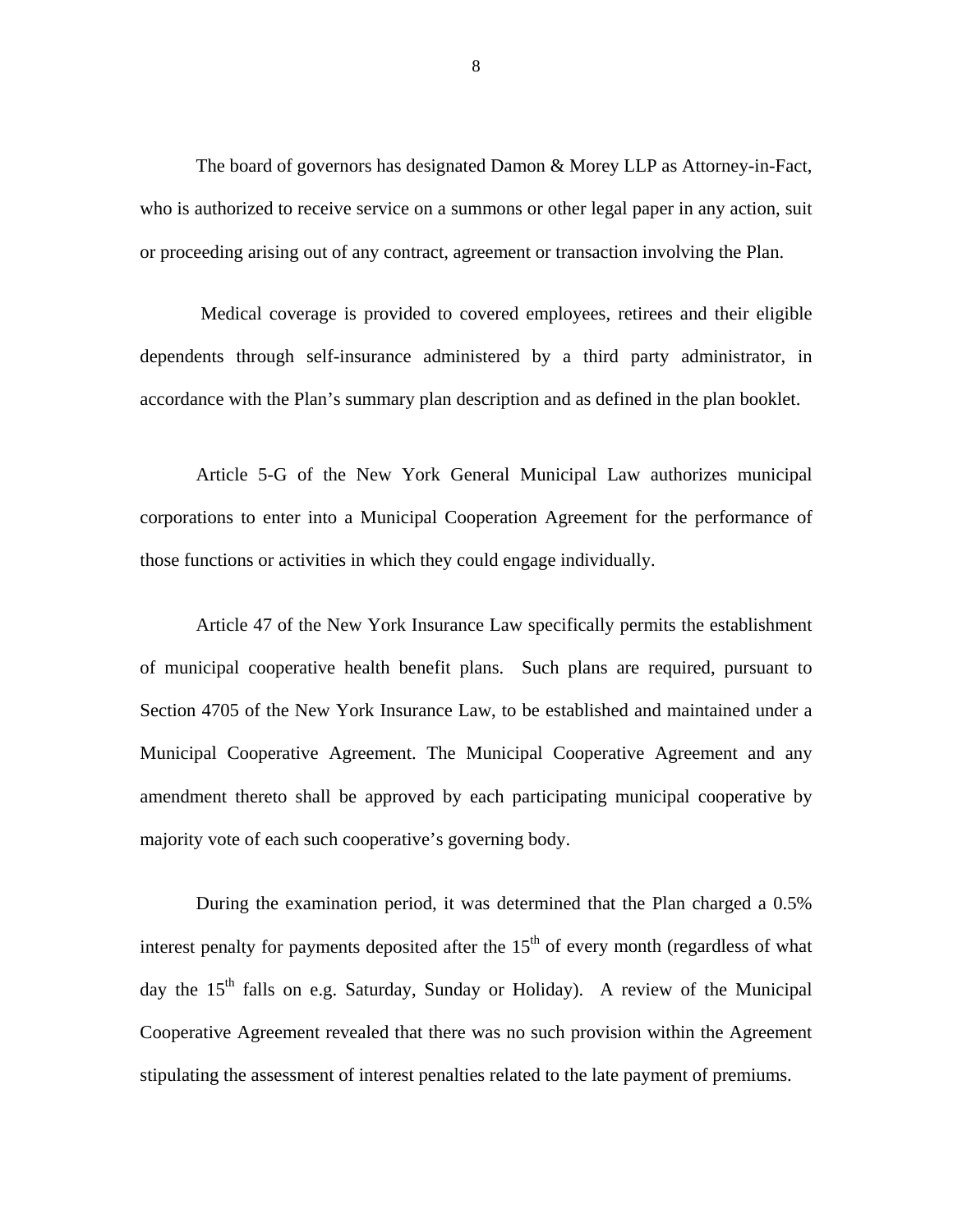It is recommended that, if it is the intention of the Plan to continue to charge interest relative to late premium payments, that the Plan amends its Municipal Cooperative Agreement to reflect such interest payment provision.

Sections 4709 (a) & (b) of the New York Insurance Law state in part:

"(a) The governing board of the municipal cooperative health benefit plan shall deliver or cause to deliver the plan document to all participating municipal corporations and to unions which are the exclusive collective bargaining representatives of employees covered by the plan and the summary plan description to every employee or retiree of participating municipal corporations covered by the plan..."

"(b) The summary plan description shall be subject to regulation as if it were a health insurance subscriber certificate, provided that the superintendent may modify or suspend any provisions of this chapter or regulation promulgated thereunder pertaining to scope or type of coverage, if the superintendent determines…"

A review of CCSDMHP's Summary Plan Description ("Benefits Summary") revealed that CCSDMHP failed to include in its Benefits Summary the fact that its provider network does not exist in all geographic areas where the Plan's POS product is marketed.

It is recommended that the Plan amend its Summary Plan Description to disclose the fact that the Plan's provider network does not exist in all geographic areas where the Plan's POS product is marketed.

A similar recommendation was included in the Department's prior report on examination.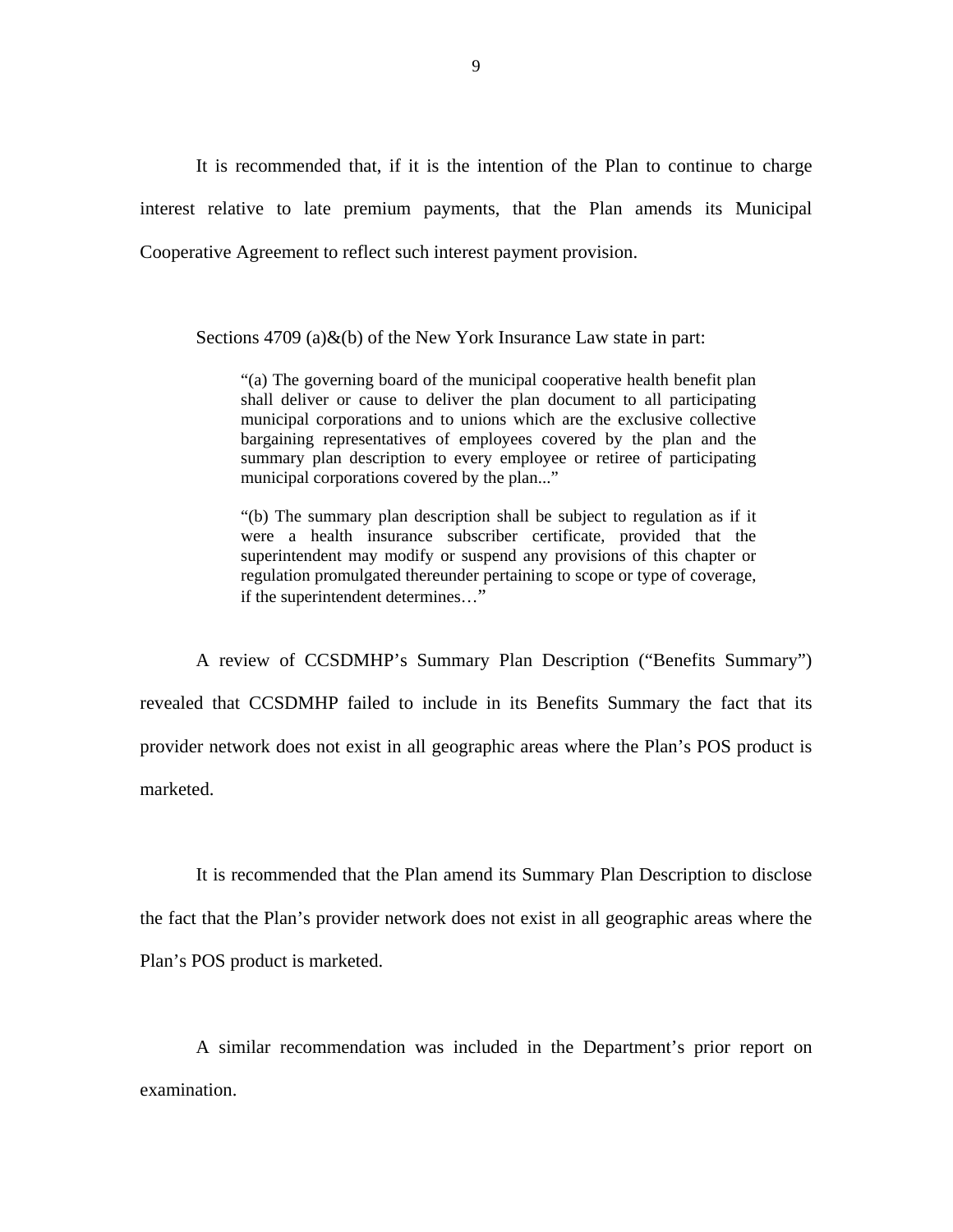<span id="page-11-0"></span>A review of the Plan's corporate governance structure revealed that the Plan's governing board did not adopt written guidelines that define the duties and responsibilities of the position of the Plan's treasurer.

It is recommended that as a prudent business practice, the Plan's governing board adopt written procedures that define the duties and responsibilities of the Plan's treasurer.

A review of the governing board's meeting minutes revealed that, in October 2008, Express Scripts Inc. (Third Party Administrator for Pharmacy Claims) experienced a security breach in its computer system. The system breach, which resulted in the compromising and inadequate protection of sensitive clients' information, affected approximately 1,500 members of Chautauqua County School Districts' Medical Health Plan. Express Scripts, Inc. provided the required notices of such breach to the New York Attorney General's office and to the affected Chautauqua policyholders.

#### A. Territory and Plan of Operation

The Plan provides health benefits in New York's Chautauqua County. The Plan provides its members with medical and hospital coverage, prescription drug coverage and vision benefits. The Plan reported annual written premiums of \$49,108,912 as of June 30, 2012. The Plan's membership as of June 30, 2012 was 3,708 members.

Below is a summary of the Plan's annual premium writings and corresponding member enrollment for the period covering this examination: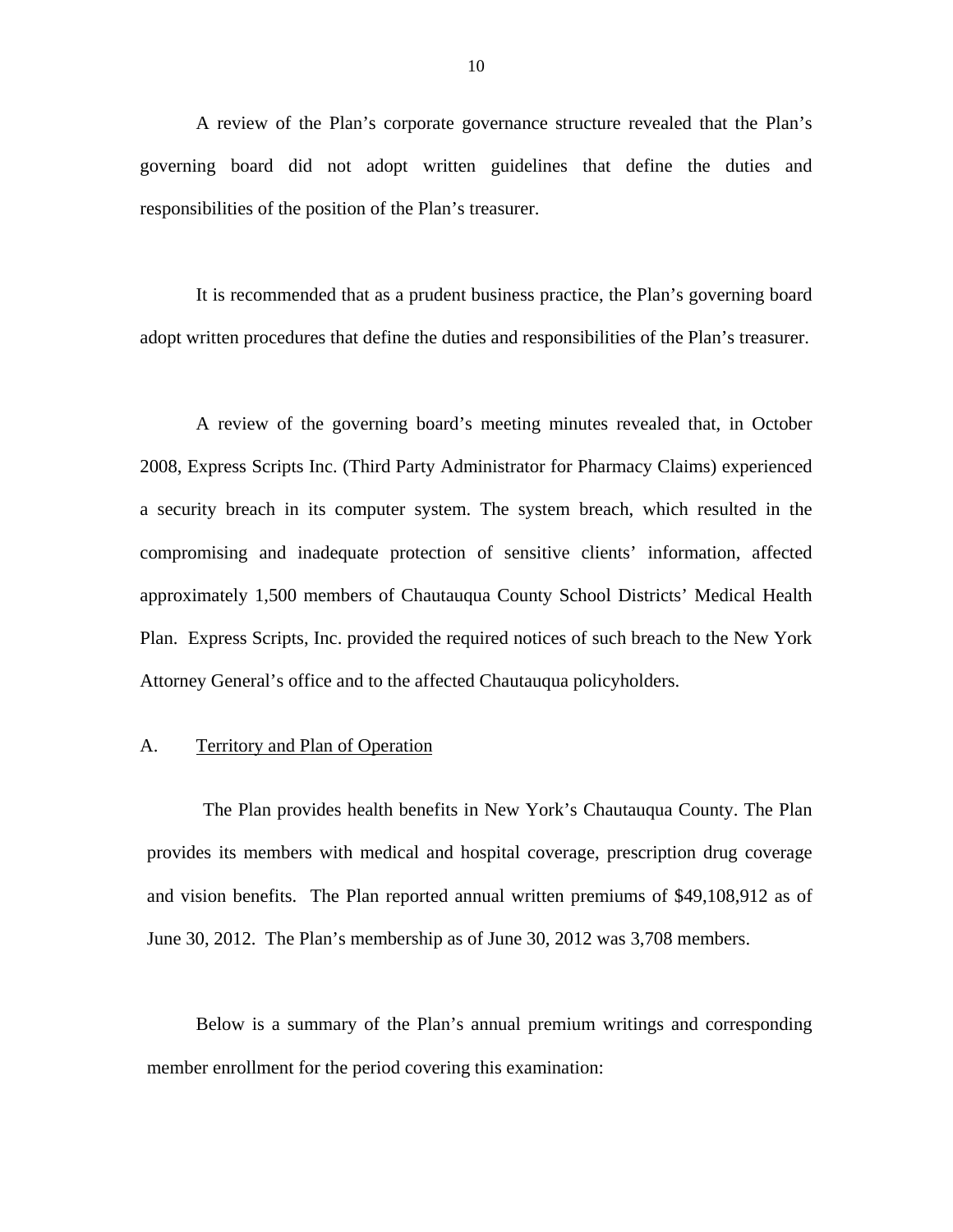<span id="page-12-0"></span>

| Year                    | 2007         | 2008         | 2009         | 2010         | 2011         | 2012         |
|-------------------------|--------------|--------------|--------------|--------------|--------------|--------------|
| Premiums<br>Written     | \$35,507,635 | \$36,926,203 | \$39,673,713 | \$44,081,933 | \$47,011,286 | \$49,108,912 |
| Increase/<br>(Decrease) |              | \$1,418,568  | \$2,747,510  | \$4,408,220  | \$2,929,363  | \$2,097,626  |
| % Change                |              | 4.%          | 7.%          | 10.%         | 6.6%         | 4.5%         |
| Year                    | 2007         | 2008         | 2009         | 2010         | 2011         | 2012         |
| Enrollment              | 4,147        | 4,069        | 4,100        | 4,052        | 3,904        | 3,708        |
| % Change                |              | $-1.9\%$     | 0.76%        | $-1.2%$      | $-3.7\%$     | $-5.02\%$    |

The Plan's written premium increased \$13,601,277 or 38.3% between the period 2007 and 2012. Such increase was attributable to annual rate increases during the examination period. Conversely, member enrollment in the Plan decreased by a total of 439 members or 10.6%, between 2007 and 2012, due to consolidation of some job positions within the Plan's participating school districts and some vacant positions not being replaced.

#### C. Administrative Service Agreements

The following is a listing and description of the Plan's administrative and third party agreements effective as of June 30, 2012:

# (i) HealthNow New York Inc, d/b/a Blue Cross and Blue Shield of Western New York ("HealthNow")

- Preparation and distribution of identification cards.
- Maintenance of appropriate records of each Plan participant.
- Preparation and distribution of enrollment forms and benefit claim forms.
- Access to HealthNow's network of participating providers.
- Notification to the Plan's claimant of denials, the basis for the denials and the claimant's right to appeal the denials.
- Utilization review services.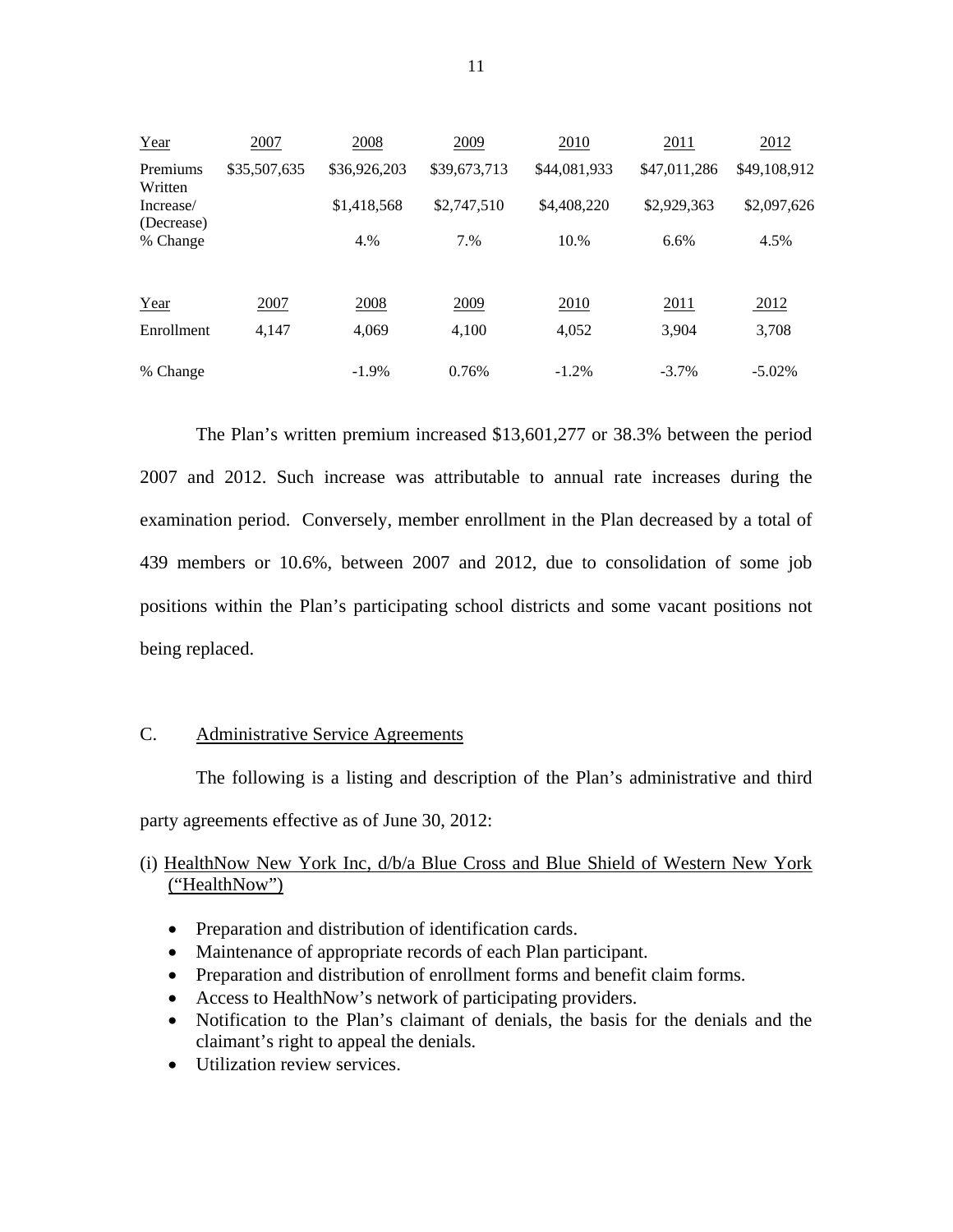# (ii) Veracity Benefit Designs, Inc. ("VBD")

- Update the Summary Plan Document ("SPD").
- Provide local health care trends to the Plan's governing board.
- Monitor plan administration to ensure claims are paid in accordance with the Summary Plan Description.
- Provide services that include filing Quarterly and Annual statements, corresponding with the Department and facilitating external audits.
- Develop benefit plan announcements, prepare plan packets consisting of plan details and enrollment applications, claim forms, claim filing instructions and contact information.
- Provide access to benefit counselors to resolve claim and coverage issues and assist in the grievance and appeal procedure.

(iii) Express Scripts, Inc. ("ESI") and Express Scripts Senior Care, Inc.

- Pharmacy benefits/administrative services.
- Rebate and reporting services to Medicare D plans.
- Pharmacy network contracting, claims processing services for covered drugs, perform standard concurrent utilization review analysis and formulary management services.
- Provide first level review of written requests for appeal from members or participating pharmacies that consist of ministerial verification that claim(s) were processed in accordance with the Plan's benefits package/member eligibility.

# (iv) Vision Service Plan, Inc. ("VSP")

- Enrollment of eligible enrollees and provide the Plan with vision care brochures that summarize the terms and conditions of the vision plan.
- Provide access to its network of member doctors defined as an optometrist or ophthalmologist licensed and otherwise qualified to practice vision care that have contracted with VSP.
- Furnish benefit authorization prior to the covered person obtaining plan benefits from a member doctor.
- Provide utilization review services to the Plan relative to such vision benefits.

### (v) The Guardian Life Insurance Company of America ("Guardian")

- Assist in the design of the Plan's dental benefit structure.
- Provide eligibility determinations for program benefit, process claims, provide access to network providers, and perform utilization review services.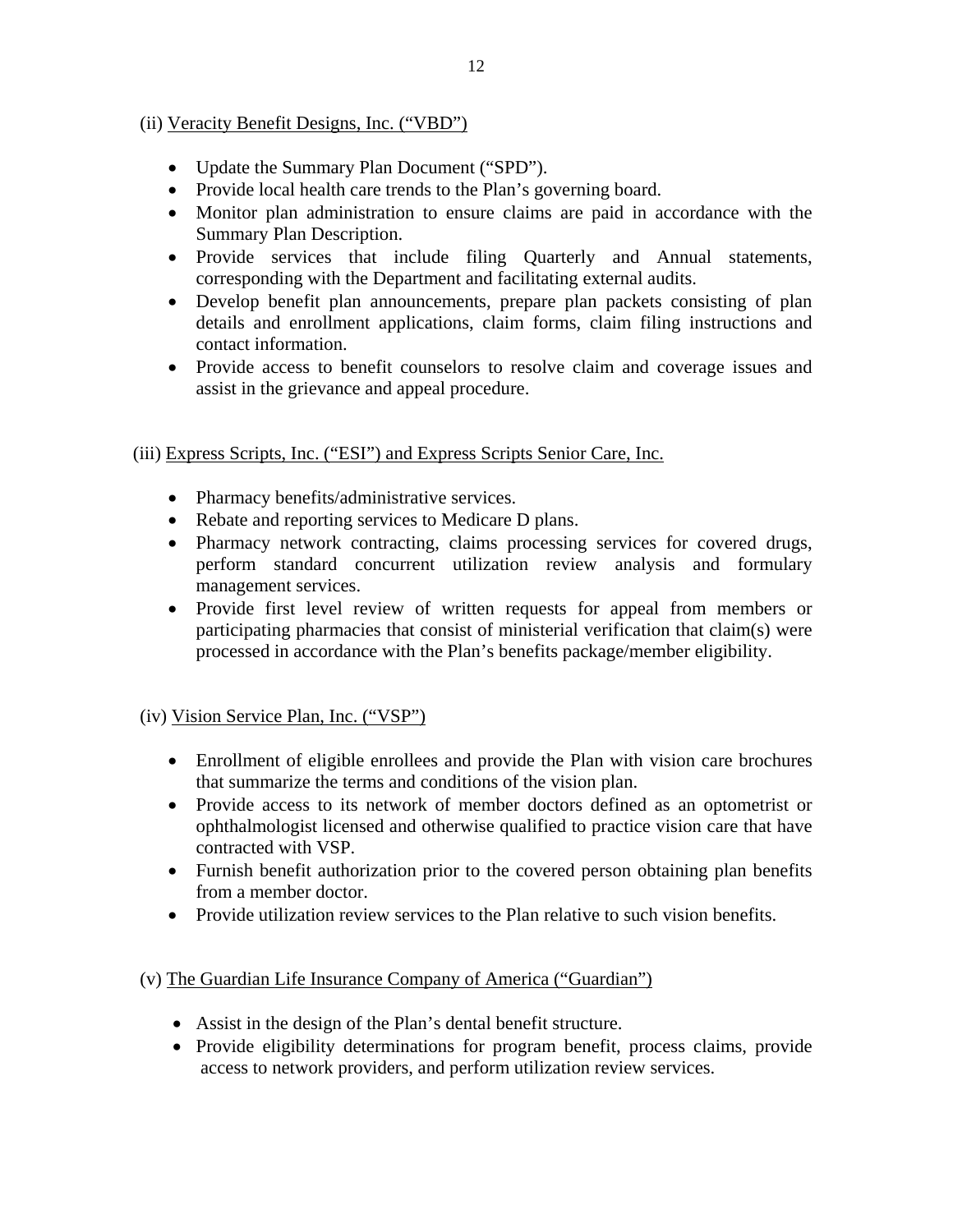<span id="page-14-0"></span> Furnish the Plan with benefit booklets, enrollment cards, claim forms, and other supplies for the administration of the dental benefit plan.

### (vi) Milliman, Inc. ("Milliman")

 Provide annual actuarial certification of compliance regarding the Plan's premium rating, claims reserve process and stop-loss requirement, as required by New York Insurance Law Article 47.

# (vii) Damon & Morey Attorneys at Law, LLP

• Provide legal services to the Plan.

# (viii) Bahgat & Laurito-Bahgat, P.C.:

Provide financial attestation and audit services to the Plan.

# D. Stop-Loss Coverage

As of June 30, 2012, the Plan maintained the following stop-loss coverage with

Sun Life Insurance and Annuity Company of New York:

### Specific Benefit Coverage

| Specific benefit deductible     | Maximum of \$300,000, per covered member.       |
|---------------------------------|-------------------------------------------------|
| Covered benefits                | Medical including prescription drugs.           |
| Reimbursement percentage        | 100% of eligible expenses.                      |
| Aggregating specific deductible | \$115,000 January 1, 2012 to December 31, 2012. |

Aggregate Excess Stop-Loss Coverage

```
Excess of loss -
lifetime maximum 100% of $1,000,000 excess of $300,000.
```
During the examination period, the Plan maintained both specific excess stop-loss coverage and aggregate excess stop-loss coverage as required by Section 4707 of the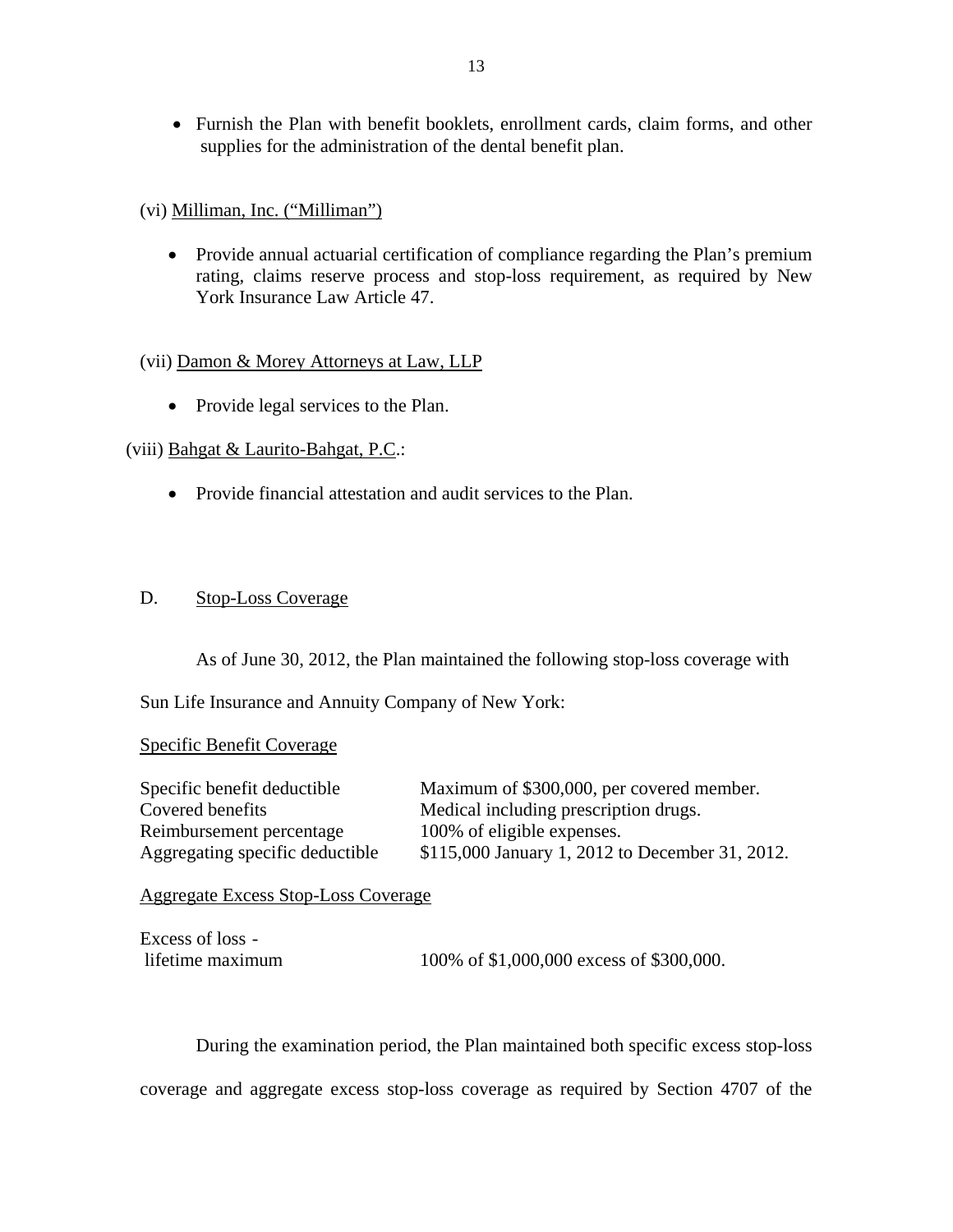New York Insurance Law. The assuming companies which issued the stop-loss coverage during the examination period were authorized to do business in New York. Prior to June 30, 2012, the Plan maintained stop-loss coverage with three other insurance companies which were also authorized to do business in New York.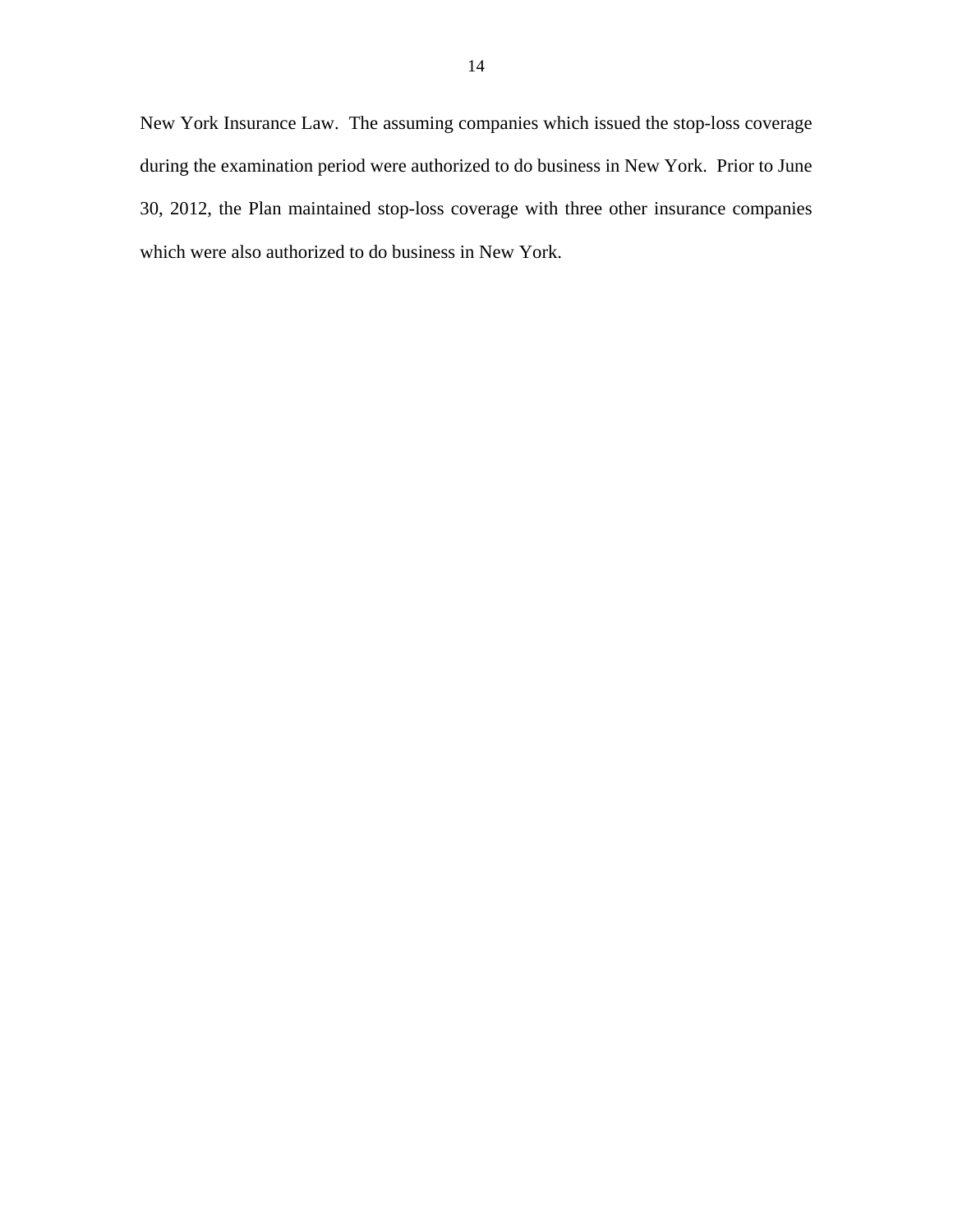#### **3. FINANCIAL STATEMENTS**

<span id="page-16-0"></span>The following statements show the assets, liabilities, capital and net worth as of June 30, 2012, as contained in the Plan's 2012 filed annual statement, a condensed summary of operations and a reconciliation of the capital and surplus account for each of the years under review. The examiner's review of a sample of transactions did not reveal any differences which materially affected the Plan's financial condition as presented in its financial statements contained in its June 30, 2012 filed annual statement.

As noted previously in this report, the firm of Bahgat & Laurito-Bahgat, CPAs, P.C. was retained by the Plan to audit the Plan's combined statutory basis statements of financial position as of June 30th for fiscal years 2006 through 2008 and the firm of Buffamante, Whipple, Buffafaro, P.C. was retained by the Plan to audit the Plan's combined statutory basis statements of financial position as of June  $30<sup>th</sup>$  for fiscal years 2009 through 2011 in the examination period, and the related statutory-basis statements of operations, capital and net worth, and cash flows for the year then ended.

Bahgat & Laurito-Bahgat, CPAs, P.C. and Buffamante, Whipple, Buffaro, P.C. concluded that the statutory financial statements presented fairly, in all material respects, the financial position of the Plan for each firm's respective audit dates. Balances reported in these audited financial statements were reconciled to the corresponding years' annual statements with no discrepancies noted.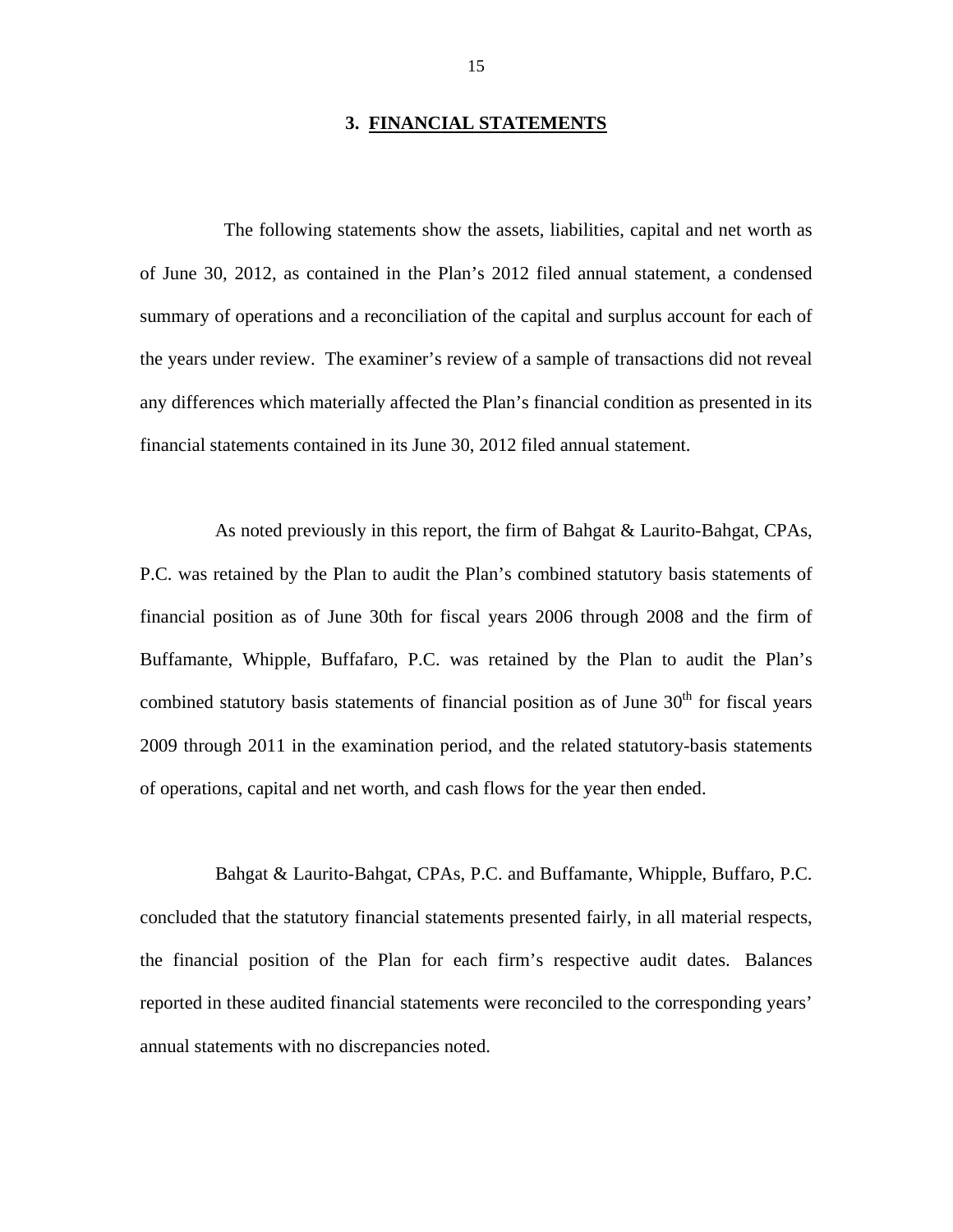# A. Balance Sheet

| Assets                                                 | Examination               | Plan                      |
|--------------------------------------------------------|---------------------------|---------------------------|
| Cash and cash equivalents<br>Prepaid claims            | \$23,765,230<br>111,000   | \$23,765,230<br>111,000   |
| <b>Total assets</b>                                    | \$23,876,230              | \$23,876,230              |
| Liabilities                                            |                           |                           |
| Claims payable<br>Claims payable                       | \$8,070,357               | \$8,070,357               |
| Unearned premiums                                      | 1,138,708                 | 1,138,708                 |
| <b>Total liabilities</b>                               | \$9,209,065               | \$9,209,065               |
| <u>Net worth</u>                                       |                           |                           |
| Contingency reserves<br>Retained earnings/Fund balance | \$2,455,446<br>12,211,719 | \$2,455,446<br>12,211,719 |
| Total net worth                                        | \$14,667,165              | \$14,667,165              |
| Total liabilities and net worth                        | \$23,876,230              | \$23,876,230              |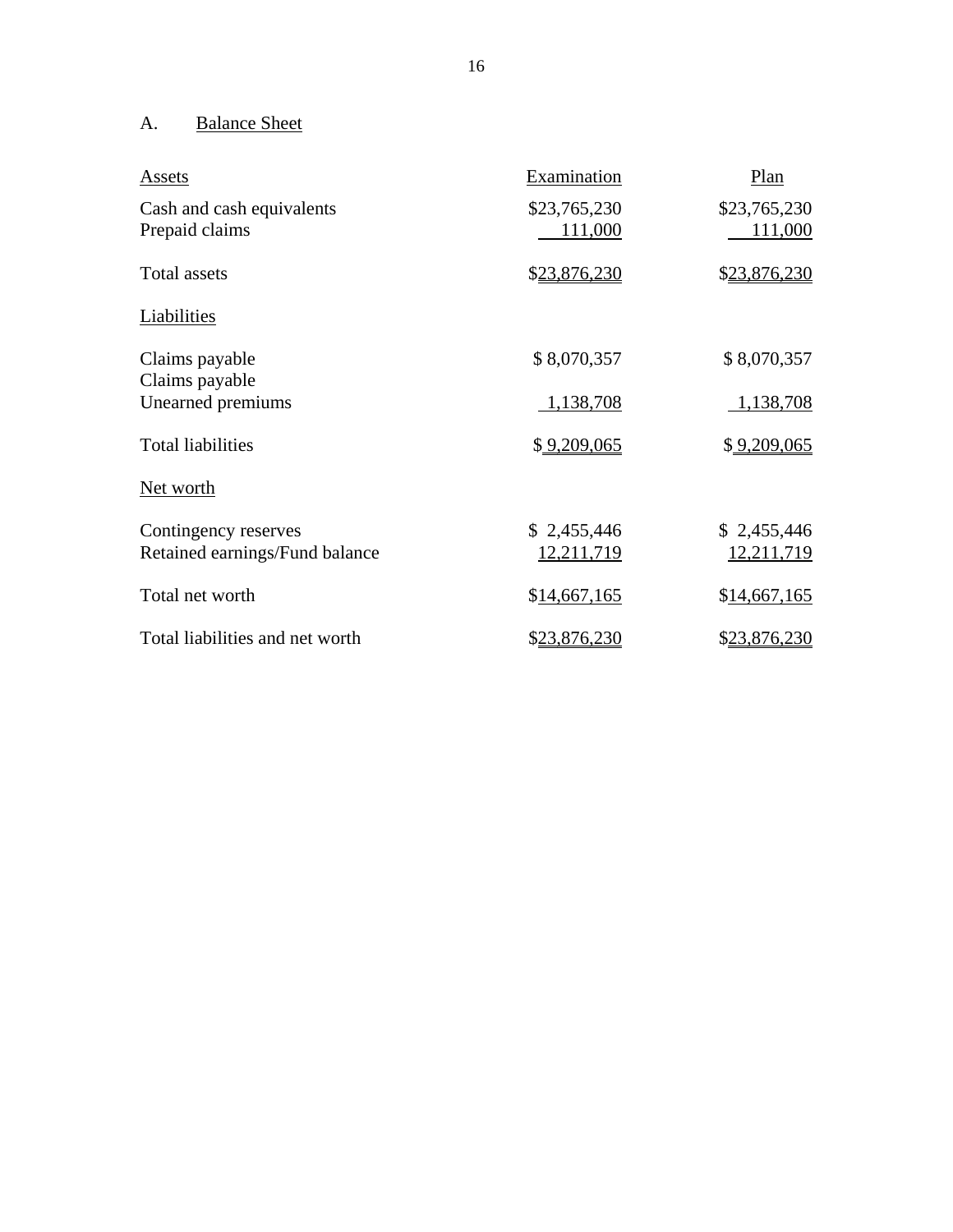# <span id="page-18-0"></span>B. Statement of Revenue and Expenses and Net Worth

Net worth increased \$8,951,940 during the examination period, July 1, 2006 through June 30, 2012, detailed as follows:

# Revenue

| Premiums                              | \$252,309,682 |                 |
|---------------------------------------|---------------|-----------------|
| Investment income                     | 1,931,392     |                 |
| Aggregate write-ins for other revenue | 3,108,483     |                 |
| Total revenues                        |               | \$257,349,557   |
| <b>Expenses</b>                       |               |                 |
| Hospital and medical claims           | \$152,229,370 |                 |
| Drug claims                           | 67,562,382    |                 |
| Vision & dental claims                | 11,782,513    |                 |
| Net claims incurred                   | \$231,574,265 |                 |
| Administrative expenses               | 16,823,352    |                 |
| Total expenses                        |               | 248,397,617     |
| Net income                            |               | 8,951,940<br>S. |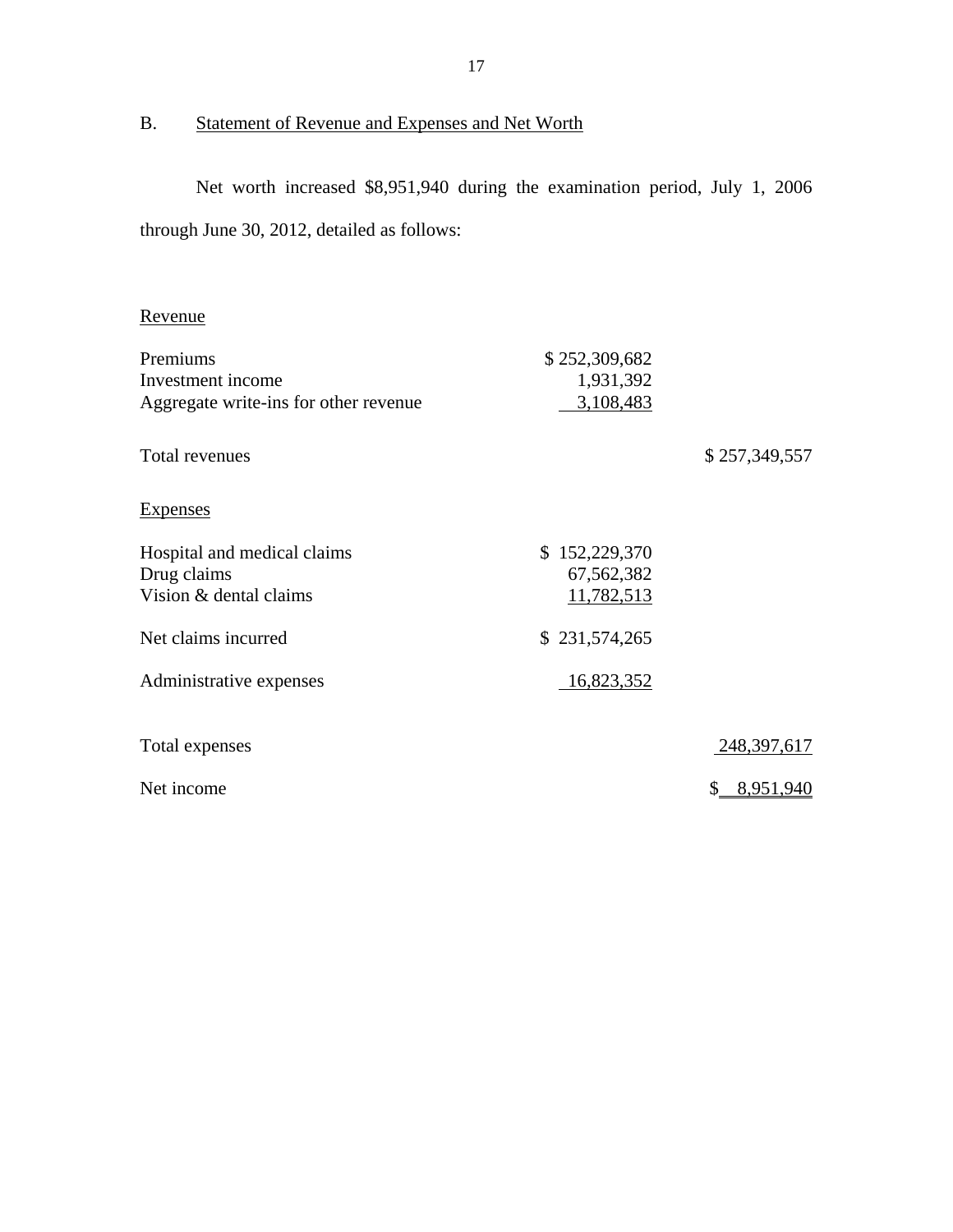| as of June 30, 2006                                                                                                |                       |                        | \$5,715,230  |
|--------------------------------------------------------------------------------------------------------------------|-----------------------|------------------------|--------------|
|                                                                                                                    | Gains in<br>Net Worth | Losses in<br>Net Worth |              |
| Net income                                                                                                         | \$8,951,940           |                        |              |
| Net increase in net worth                                                                                          |                       |                        | \$8,951,940  |
| Net worth, per report on examination,<br>as of June 30, 2012                                                       |                       |                        | \$14,667,170 |
| <i>Footnote:</i> The Plan's reported net worth in the amount of \$14,667,165 as of June 30, 2012, is \$5 less than |                       |                        |              |

the Plan's net worth of \$14,667,170, as per the report on examination as of June 30, 2012. The difference is due to rounding.

# **4**. **CLAIMS PAYABLE**

The examination liability of \$8,070,357 is the same as the amount reported by the Plan in its filed annual statement as of June 30, 2012.

The examination analysis of the claims unpaid reserve was conducted in accordance with generally accepted actuarial principles and practices and was based on statistical information contained in the Plan's internal records and in its filed annual statements as verified during the examination. The examination reserve was based upon actual payments made through a point in time, plus an estimate for claims remaining unpaid at that date. Such estimate was calculated based on actuarial principles, which utilized the Plan's experience in projecting the ultimate cost of claims incurred.

Net worth, per report on examination,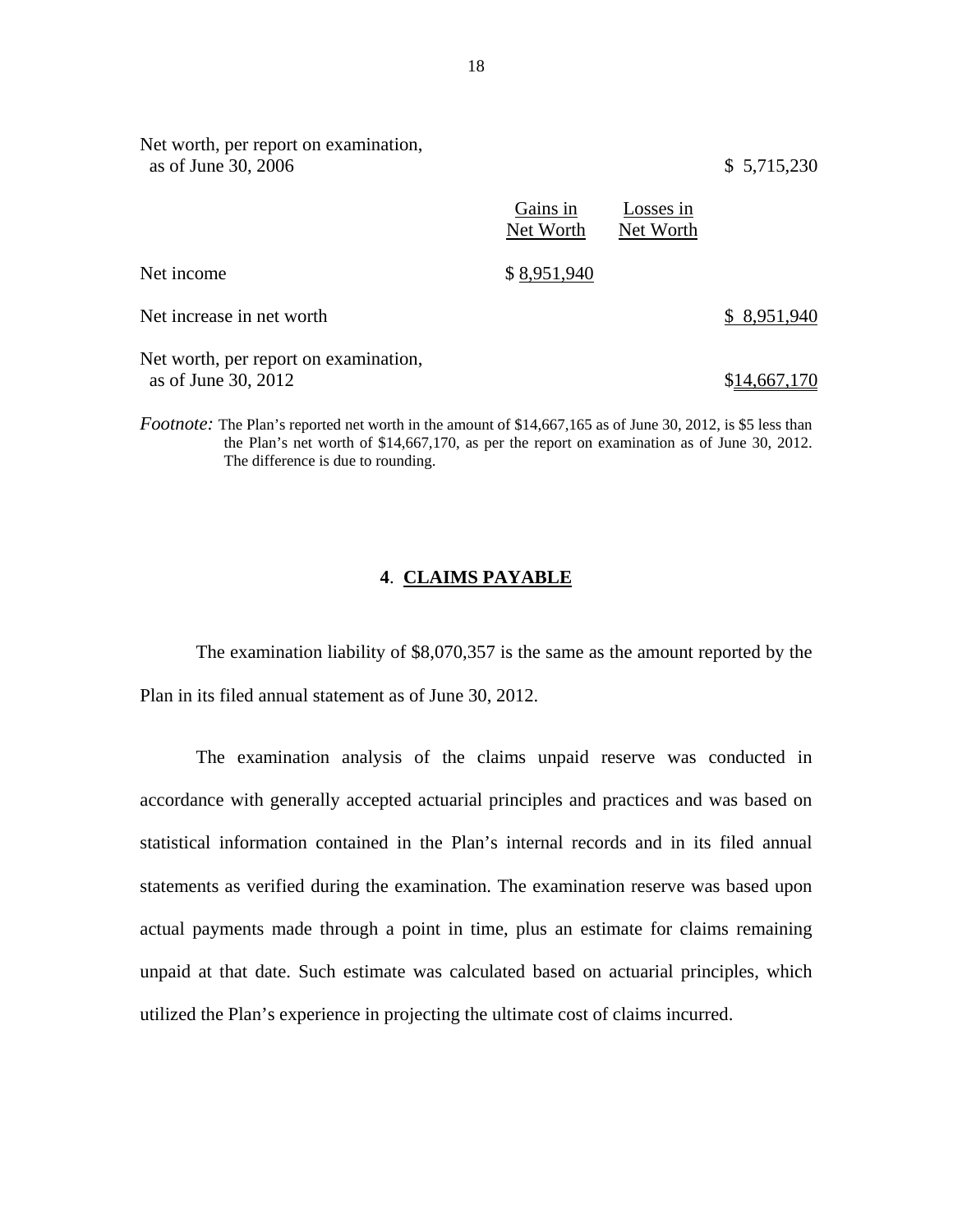<span id="page-20-0"></span>The Plan's liability for claims unpaid was established in compliance with Section  $4706(a)(1)$  of the New York Insurance Law. The Plan received approval from the Department to reduce the required minimum amount of unpaid claims reserve from 25% to 17% of total incurred claims expenses, starting with the quarter ending December 31, 2011.

#### **5. MARKET CONDUCT ACTIVITIES**

In the course of this examination, a review was made of the manner in which the Plan conducts its business practices and fulfills its contractual obligations to subscribers and claimants. The review was general in nature and is not to be construed to encompass the more precise scope of a market conduct examination.

The general review was directed at practices of the Plan in the following areas:

- (A) Claims processing
- (B) Claim forms review
- (C) Utilization review
- (D) Rating
- (E) Grievances

#### A. Claims Processing

#### Claims attribute review

A review of claims adjudicated by the Plan was performed by using a statistical sampling methodology covering claims processed during the period July 1, 2011 through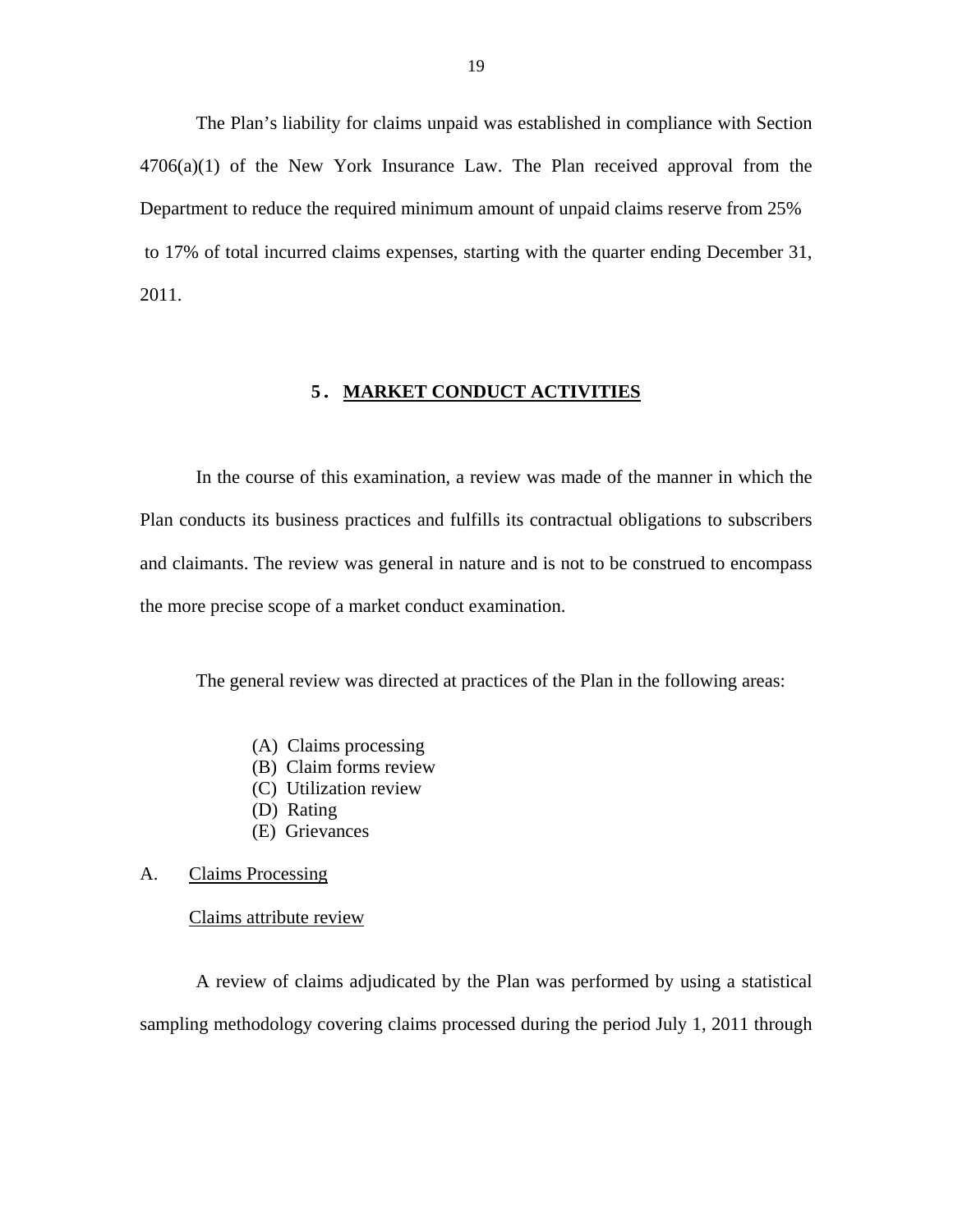June 30, 2012, in order to evaluate the overall accuracy and compliance of the Plan's claims processing environment.

A statistical random sampling process was performed using ACL for Windows© an auditing software program. The sampling methodology was devised to test various attributes deemed necessary for the proper processing of claims and to reach conclusions about all predetermined attributes, individually or on a combined basis. The review incorporated processing attributes used by the Plan in its own quality analysis of claims processing. The sample size was 50 randomly selected claims. These claims were processed by the Plan's TPA, HealthNow New York, Inc. d/b/a Blue Cross/Blue Shield of Western New York ("HealthNow"); an entity licensed pursuant to Article 43 of the New York Insurance Law.

The examiner's review of the fifty (50) claims indicated no problem areas.

#### Claims prompt payment review

A review to test for compliance with Section 3224-a of the New York Insurance Law ("Prompt Pay Law") was performed by using a statistical sampling methodology covering claims submitted to the Plan during the period July 1, 2011 through June 30, 2012.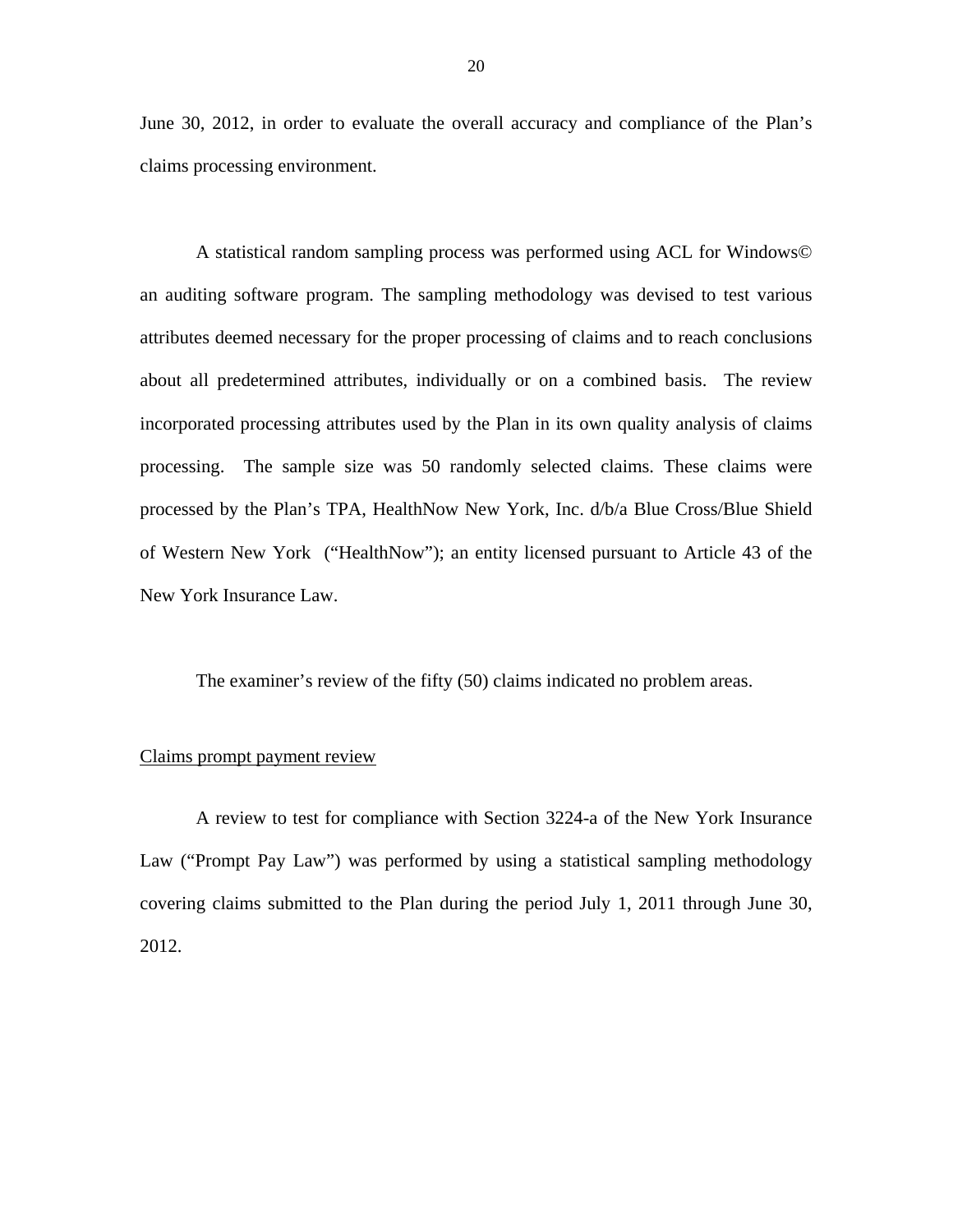The review of the Plan's submitted medical and hospital claims for the period, July 1, 2011 through June 30, 2012 relative to compliance with Section 3224-a of the New York Insurance Law, noted the following.

There were no Section 3224a(a) of the New York Insurance Law violations noted from the review.

Potential violations of Section 3224-a(b) of the New York Insurance Law were reviewed through the isolation of all claims that took more than 30 days to deny a claim or request additional information regarding a claim. The result of the examiner's analysis revealed a population of 5,594 possible violations. A sample of 167 claims was extracted from the population and reviewed. Of this sample, there were 45 confirmed violations.

| Total claim population                                       | 133,962 |
|--------------------------------------------------------------|---------|
| Population of claims adjudicated<br>after 30 days of receipt | 5,594   |
| Sample size                                                  | 167     |
| Number of claims with violations                             | 45      |
| Calculated violation rate                                    | 27%     |
| Calculated claims in violation                               | 1,510   |

Summary of Violations of Section 3224-a(b) of the New York Insurance Law

It is recommended that the Plan take steps to ensure compliance with Section 3224-a(b) of the New York Insurance Law.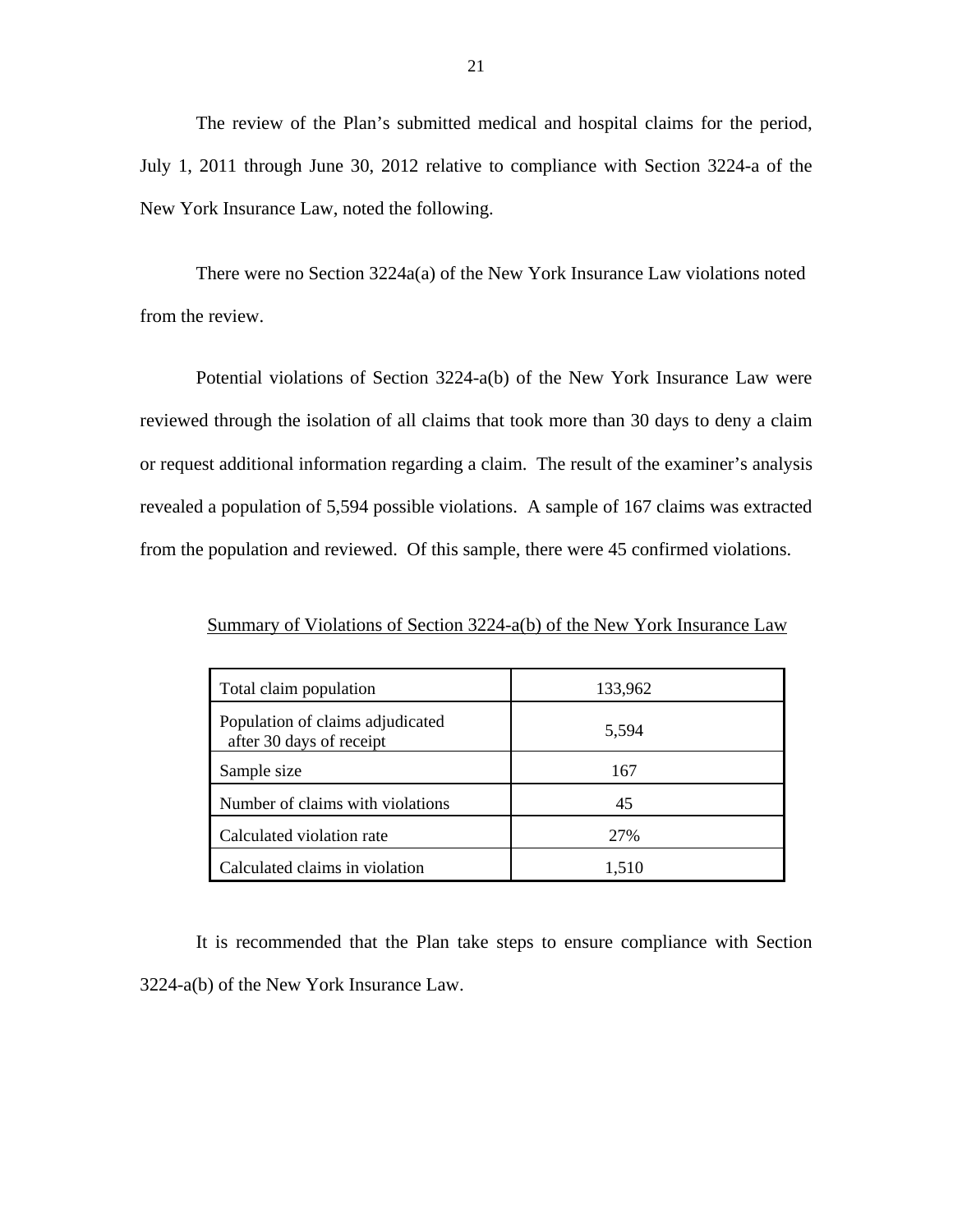#### B. Claim Form Review

Parts 86.4(a) and (b) of Insurance Regulation No. 95 (11 NYCRR 86.4) state in

part;

"(a) Except with respect to automobile insurance, all claim forms for insurance, and all applications for commercial insurance and accident and health insurance provided to any person residing or located in this State in connection with insurance policies for issuance or issuance for delivery in this State shall contain the following…

"(b) Any person who knowingly and with intent to defraud any insurance company or other person files an application for insurance or statement of claim containing any materially false information, or conceals to the purpose of misleading, information concerning any fact material thereto, commits a fraudulent insurance act, which is a crime, and shall also be subject to a civil penalty not to exceed five thousand dollars and the stated value of the claim for each such violation..."

A review of the Plan's pharmacy claim forms distributed by Express Scripts, Inc.

(third party administrator for pharmacy claims) revealed that said forms did not contain the language required by Insurance Regulation No. 95 (11 NYCRR 86.4), as indicated above.

It is recommended that the Plan amend its pharmacy claim forms to comply with

the requirements of Sections 4(a) and (b) of Insurance Regulation No. 95.

#### C. Utilization Review (UR)

During the examination period, the Plan contracted with HealthNow New York, Inc. d/b/a Blue Cross/Blue Shield of Western New York (a third-party administrator) as its utilization review agent. It should be noted that HealthNow used the utilization review program developed by the Plan.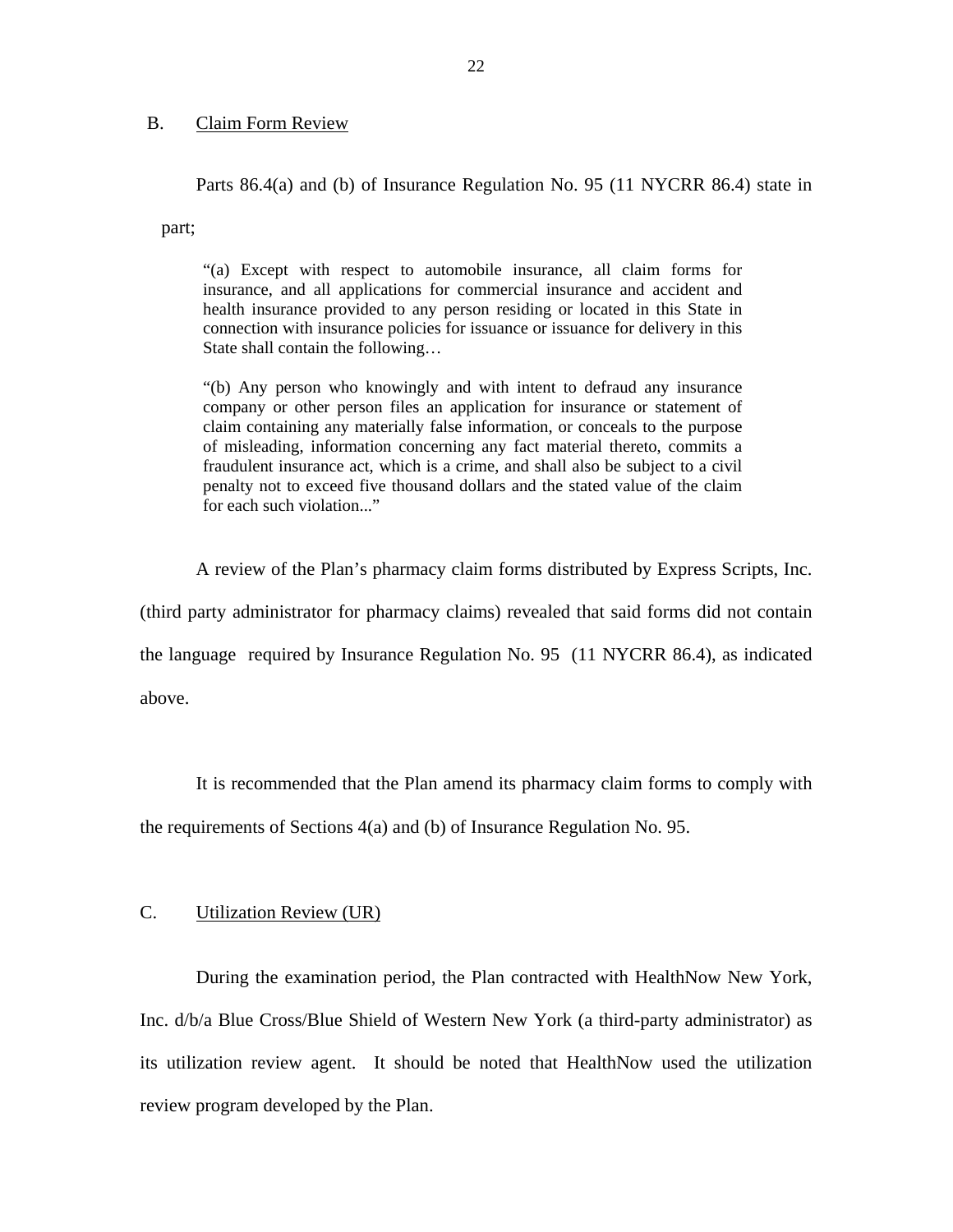Section 4901(a) of the New York Insurance Law states:

"Every utilization review agent shall biennially report to the superintendent of insurance, in a statement subscribed and affirmed as true under the penalties of perjury, the information required pursuant to subsection (b) of this section."

The examiner ascertained that the Plan's existing utilization review program from 2010 was embedded into the Summary Plan Description, which was submitted to the Department on October 13, 2010 and thereafter approved by the Department on October 26, 2010. Although the Utilization Review Plan was filed as an ancillary document inside the Plan Summary Description, it was not appropriately filed for review pursuant to Section 4901(a) of the New York Insurance Law.

It was also noted that in CCSDMHP's subsequent filing of an amended Plan Summary Description, which was approved by the Department effective April 16, 2012, the filing again contained CCSDMHP's Utilization Review Plan.

It is recommended that the Plan file its Utilization Review Plan on a separate, stand-alone basis, to comply with the requirements of Section 4901(a) of the New York Insurance Law.

A similar recommendation was included within the prior report on examination.

Section 4916(b) of New York Insurance Law states in part: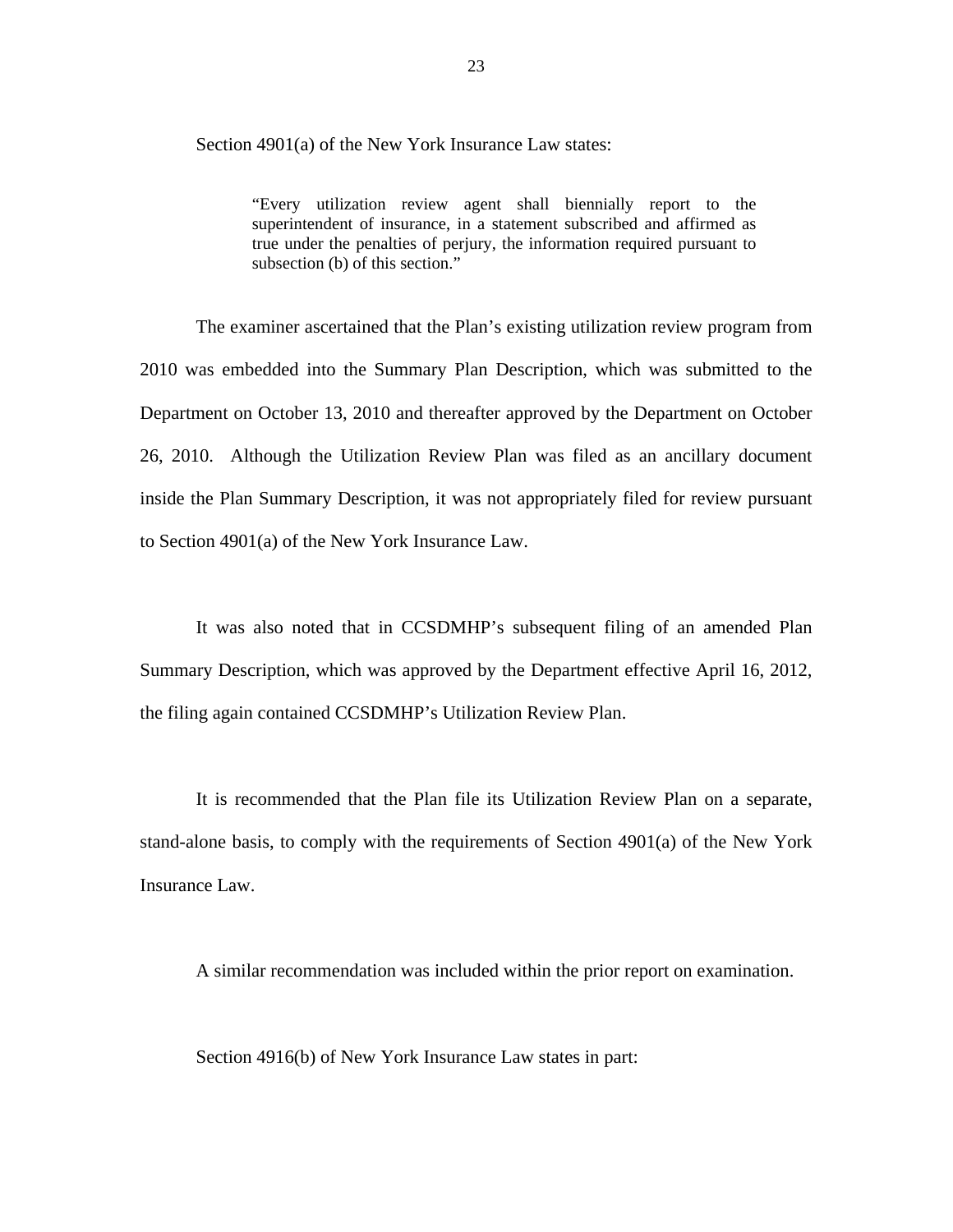"Each health care plan and external appeal agent shall annually, in such form as the superintendent shall require report the number of external appeals requested by insured and the outcome of any such external appeals…"

It was determined that during the examination period the Plan had one (1) case that went to an external appeal. It was further determined that the Plan failed to report to the Department the number of external appeals requested by its members and the outcomes of any such external appeals.

It is recommended that the Plan comply with Section 4916(b) of the New York Insurance Law and annually report the number of external appeals requested by its members and the outcomes of any such external appeals to the Department.

#### D. Rating

Premium rates are developed by the Plan based on the collective review of its past claims experience and projections of the Plan's future financial performance. Such premium rates are established and approved by the governing board prior to the Plan's fiscal year end. By law, the rates must be community rated.

Section  $4705(d)(5)(B)$  of the New York Insurance Law states in part the following:

> "The governing board shall establish premium equivalent rates for participating municipal co-operatives on the basis of a community rating methodology filed with and approved by the superintendent…"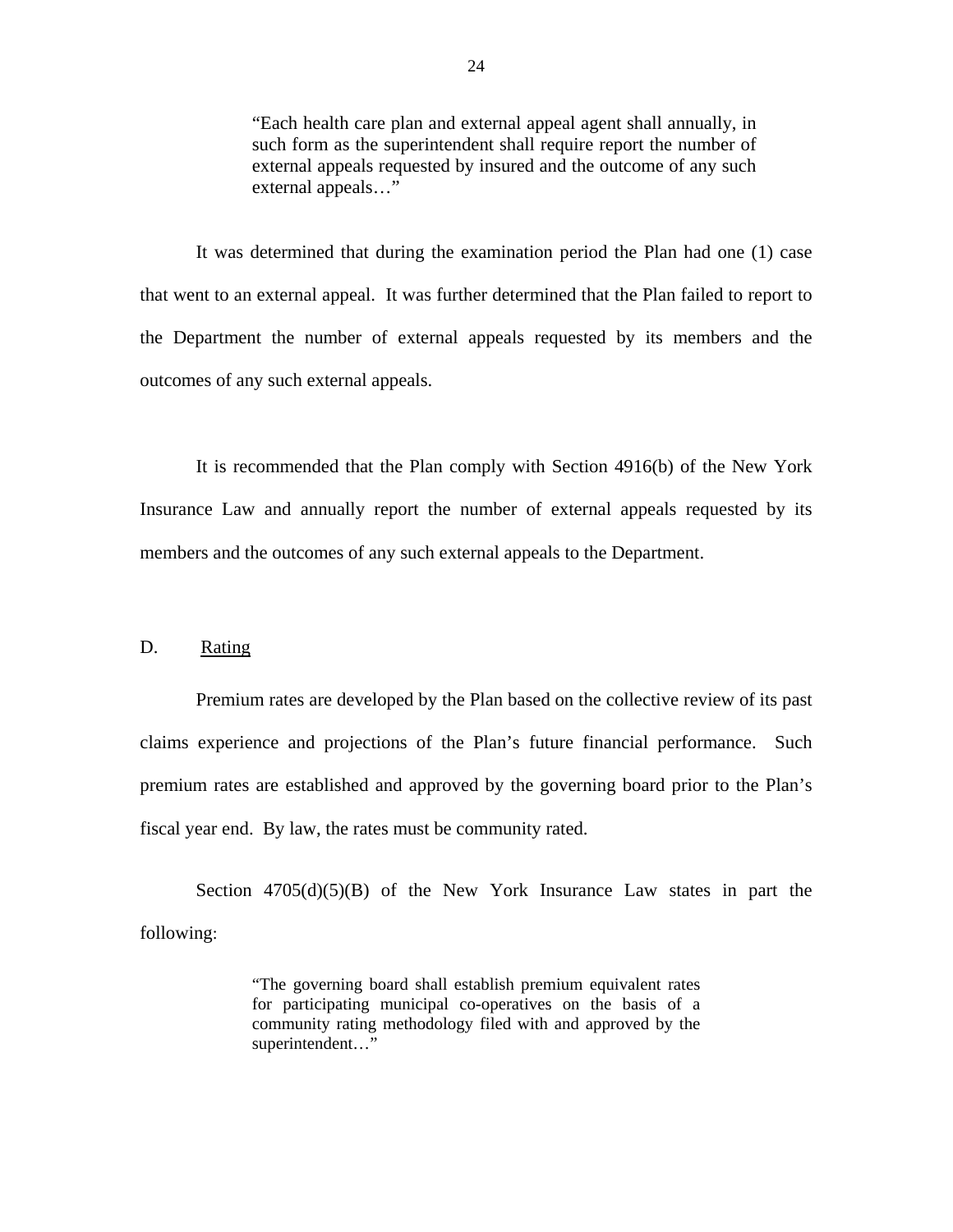When requested, CCSDMHP failed to provide the examiner with a copy of the rating methodology that was to be filed as required in accordance with Section  $4705(d)(5)(B)$  of the New York Insurance Law.

It is recommended that the Plan complies with the requirements of Section  $4705(d)(5)(B)$  of the New York Insurance Law by submitting a rating methodology for approval by the Superintendent, prior to implementing such rates.

#### E. Grievances

Section 4802(n) of the New York Insurance Law states the following:

"(n) An insurer shall maintain a file on each grievance and associated appeal, if any, that shall include the date the grievance was filed; a copy of the grievance, if any; the date of receipt of and a copy of the insured's acknowledgement of the grievance, if any; the determination made by the insurer including the date of the determination, and the titles and, in the case of a clinical determination, the credentials of the insurer's personnel who reviewed the grievance. If an insured files an appeal of the grievance, the file shall include the date and a copy of the insured's appeal, the determination made by the insurer including the date of the determination, and the titles and, in the case of clinical determinations, the credentials of the insurer's personnel who reviewed the appeal."

A review of the Plan's grievance procedures as administered by Express Scripts Inc. as a third party administrator revealed that CCSDMHP failed to maintain (1) a file on each grievance and associated appeal, if any, and (2) a record of the date in which each grievance was filed in accordance with the above section of the Insurance Law.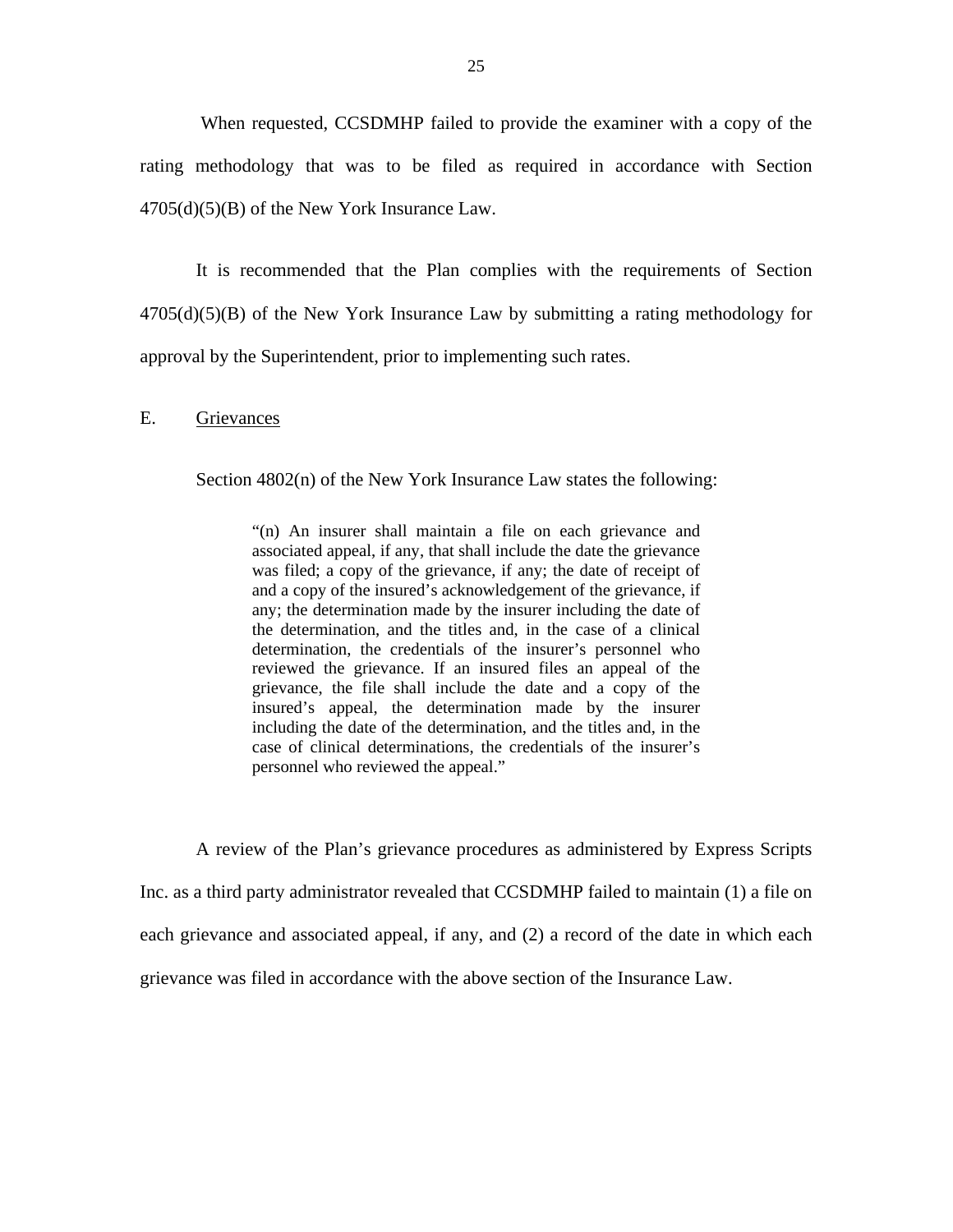It is recommended that the Plan comply with the requirements of Section 4802(n) of the New York Insurance Law by ensuring that the Plan maintains a grievance file in accordance with the aforementioned Section of the Insurance Law.

It is also recommended that the Plan monitors the activities of Express Scripts, Inc. and ensure that the third party administrator is properly adhering to the grievance procedures mandated by Section 4802(n) of the New York Insurance Law.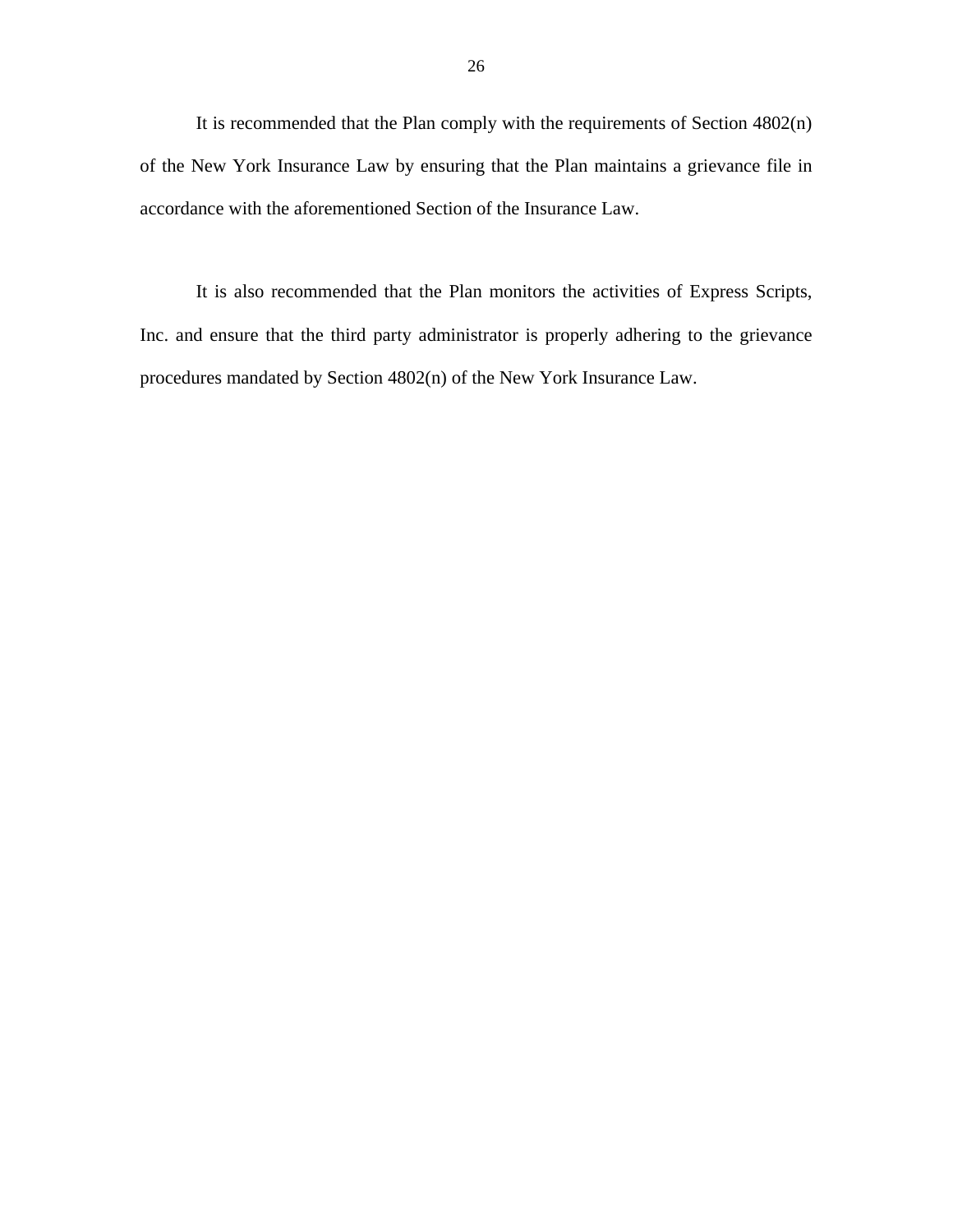#### **6. COMPLIANCE WITH PRIOR REPORT ON EXAMINATION**

The prior report on examination included six (6) recommendations detailed as follows (page number refers to the prior report on examination):

### **ITEM NO. PAGE NO.**

#### Reinsurance

1. It is recommended that the Plan submit a request for waiver of maintenance of aggregate stop loss reinsurance coverage to this Department or maintain such aggregate stop loss reinsurance coverage in accordance with Section 4707 (a)(1)  $\&$  (2) of the New York Insurance Law. 10

*The Plan has complied with this recommendation.* 

#### Market Conduct

2. It is recommended that the Plan process all clean claims and all claims services lines which are not in dispute within 45 days 15

*The Plan has complied with this recommendation.* 

3. It is recommended that, if it is the intention of the Plan to continue to have BCBSWNY adjust claims on the Plan's behalf, that those employees, who perform claim adjusting services on behalf of the Plan, be licensed as independent adjusters in accordance with Sections  $2102$  (a)(1) and  $2108(a)(3)$  of the New York Insurance Law. 17

*The Plan has complied with this recommendation.*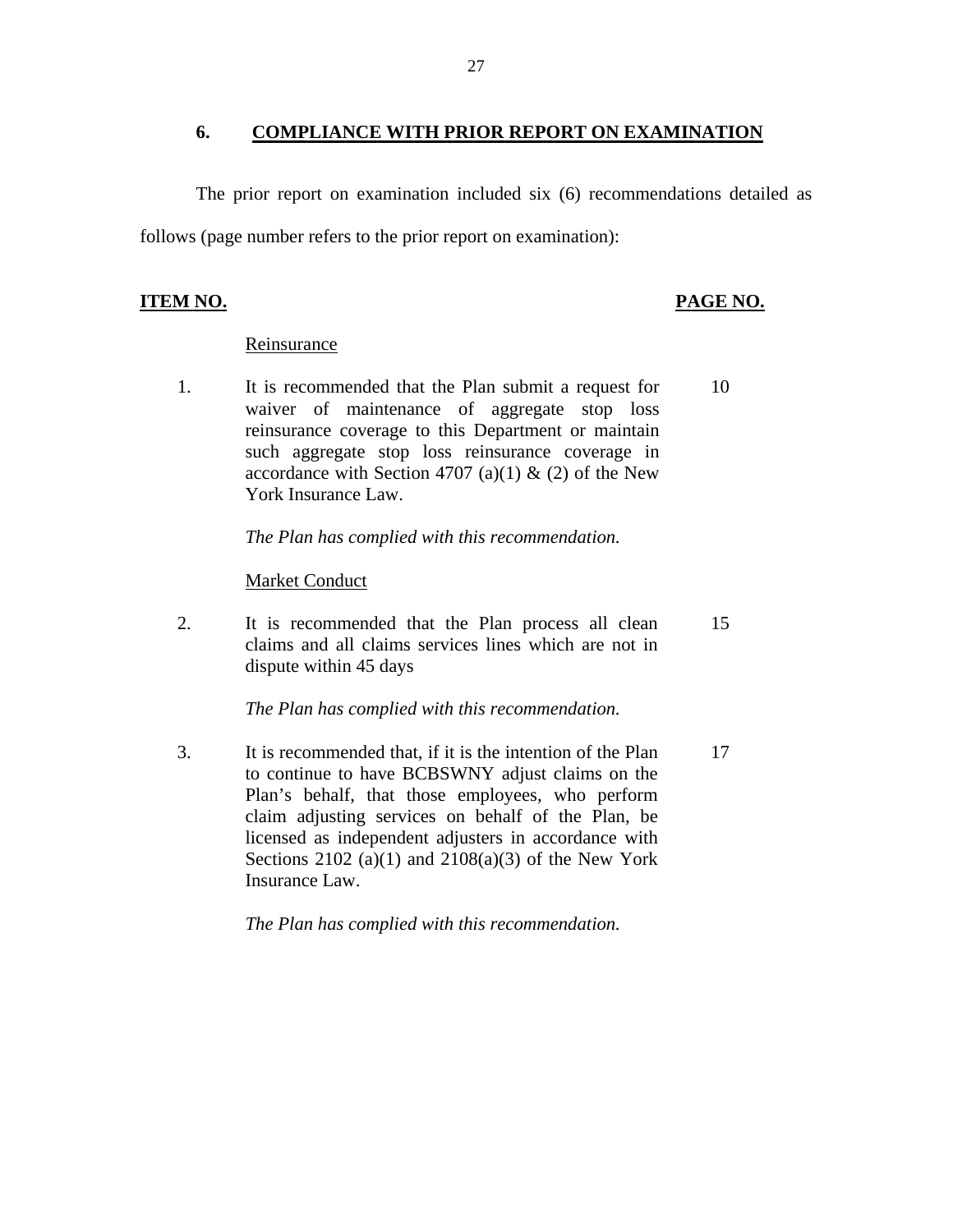### **ITEM NO. PAGE NO.**

18

#### Policy Forms and Benefits

4. It is recommended that the Plan obtain New York State Insurance Department approval prior to offering any new products including any amended policy forms or riders in accordance with Section 4709(b) of the New York Insurance Law. 17

*The Plan has complied with this recommendation.* 

5. It is recommended the Plan amend its' Summary Plan Description to disclose the fact that the Plan's provider network does not exist in all geographic areas where the Plan's POS product is marketed. 18

> *The Plan did not comply with this recommendation. A similar recommendation is included within this report on examination.*

#### Utilization Review

6. It is recommended that the Plan file its utilization review procedures with the New York State Insurance Department in accordance with Section 4704(a)(8) of the New York Insurance Law.

> *The Plan did not comply with this recommendation. A similar recommendation is included within this report on examination.*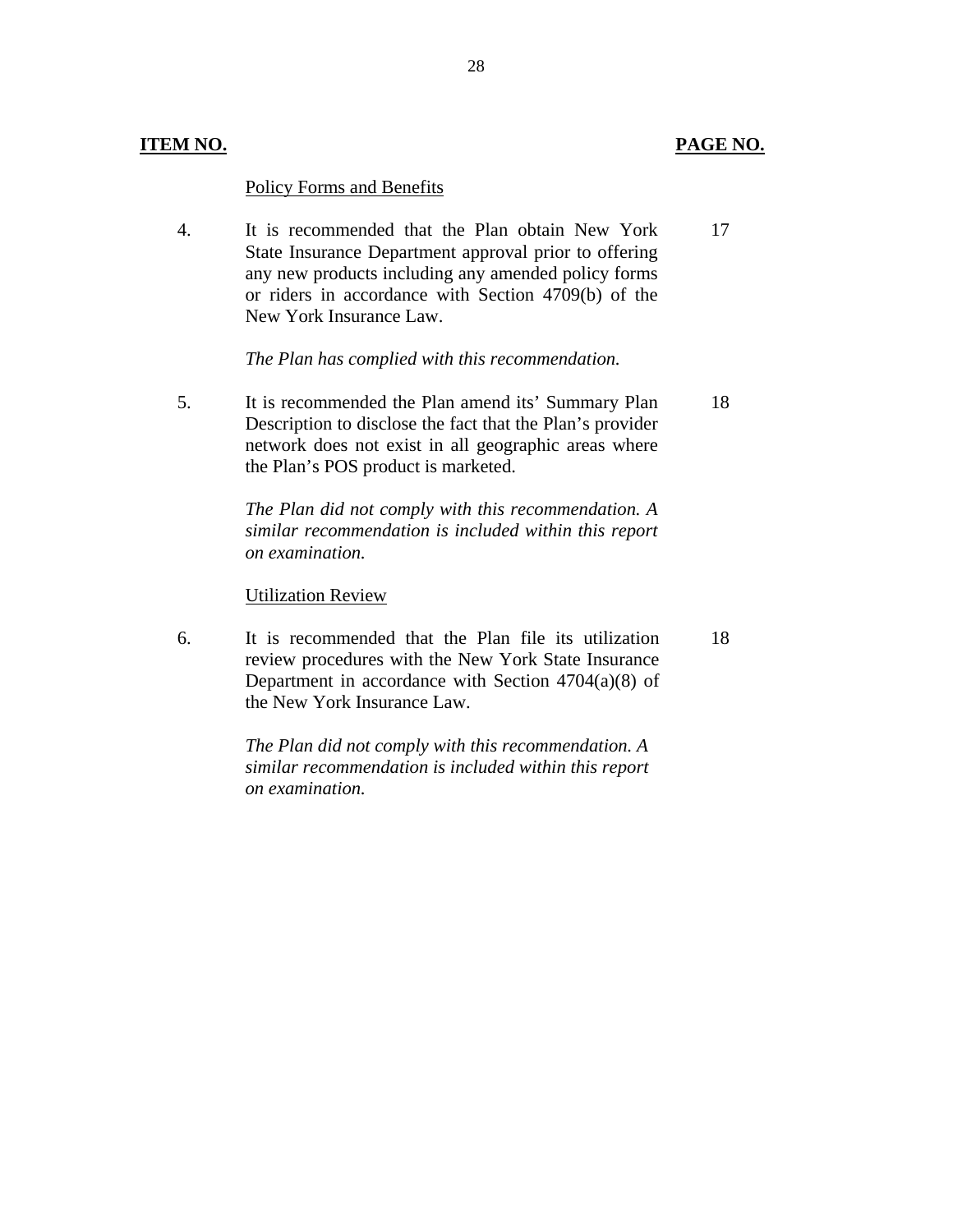### **7. SUMMARY OF COMMENTS AND RECOMMENDATIONS**

# **ITEM PAGE NO.**

#### A**.** Management and Controls

It is recommended that board members who are unable or unwilling to attend meetings consistently resign or be replaced. 7

### B. Corporate Governance

- i. It is recommended that, if it is the intention of the Plan to continue to charge interest relative to late premium payments, that the Plan amends its Municipal Cooperative Agreement to reflect such interest payment provision. 9
- ii. It is recommended that the Plan amend its Summary Plan Description to disclose the fact that the Plan's provider network does not exist in all geographic areas where the Plan's POS product is marketed. 9

A similar recommendation was included in the Department's prior report on examination.

iii. It is recommended that as a prudent business practice, the Plan's governing board adopt written procedures that define the duties and responsibilities of the Plan's treasurer. 10

### C. Claims Processing - Prompt Payment Review

It is recommended that the Plan take steps to ensure compliance with Section 3224-a(b) of the New York Insurance Law. 21

### D. Claim Forms

It is recommended that the Plan amend its pharmacy claims forms to comply with the requirements of Sections 4(a) and (b) of Insurance Regulation No. 95. 22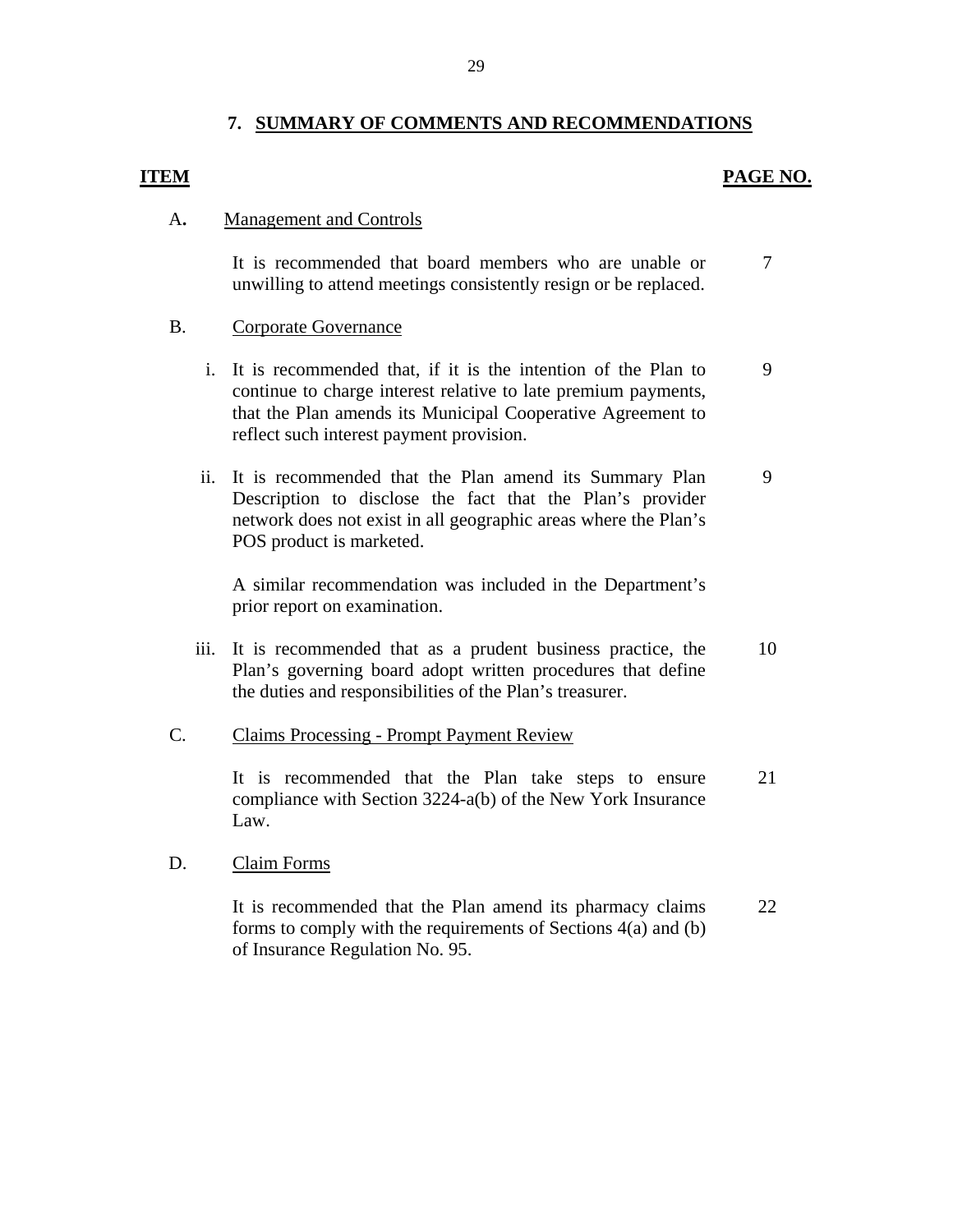#### **ITEM PAGE NO.**

#### E. Utilization Review Plan

i. It is recommended that the Plan file its Utilization Review Plan on a separate, stand-alone basis, to comply with the requirements of Section 4901(a) of the New York Insurance Law. 23

A similar recommendation was included within the prior report on examination.

- ii. It is recommended that the Plan comply with Section 4916(b) of the New York Insurance Law and annually report the number of external appeals requested by its members and the outcomes of any such external appeals to the Department. 24
- F.. Rating

It is recommended that the Plan complies with the requirements of Section  $4705(d)(5)(B)$  of the New York Insurance Law by submitting a rating methodology for approval by the superintendent, prior to implementing such rates. 25

#### G. Grievances

- i. It is recommended that the Plan comply with the requirements of Section 4802(n) of the New York Insurance Law by ensuring that the Plan maintains a grievance file in accordance with the aforementioned Section of the Insurance Law. 26
- ii. It is also recommended that the Plan monitors the activities of Express Scripts, Inc. and ensure that the third party administrator is properly adhering to the grievance procedures mandated by Section 4802(n) of New York Insurance Law. 26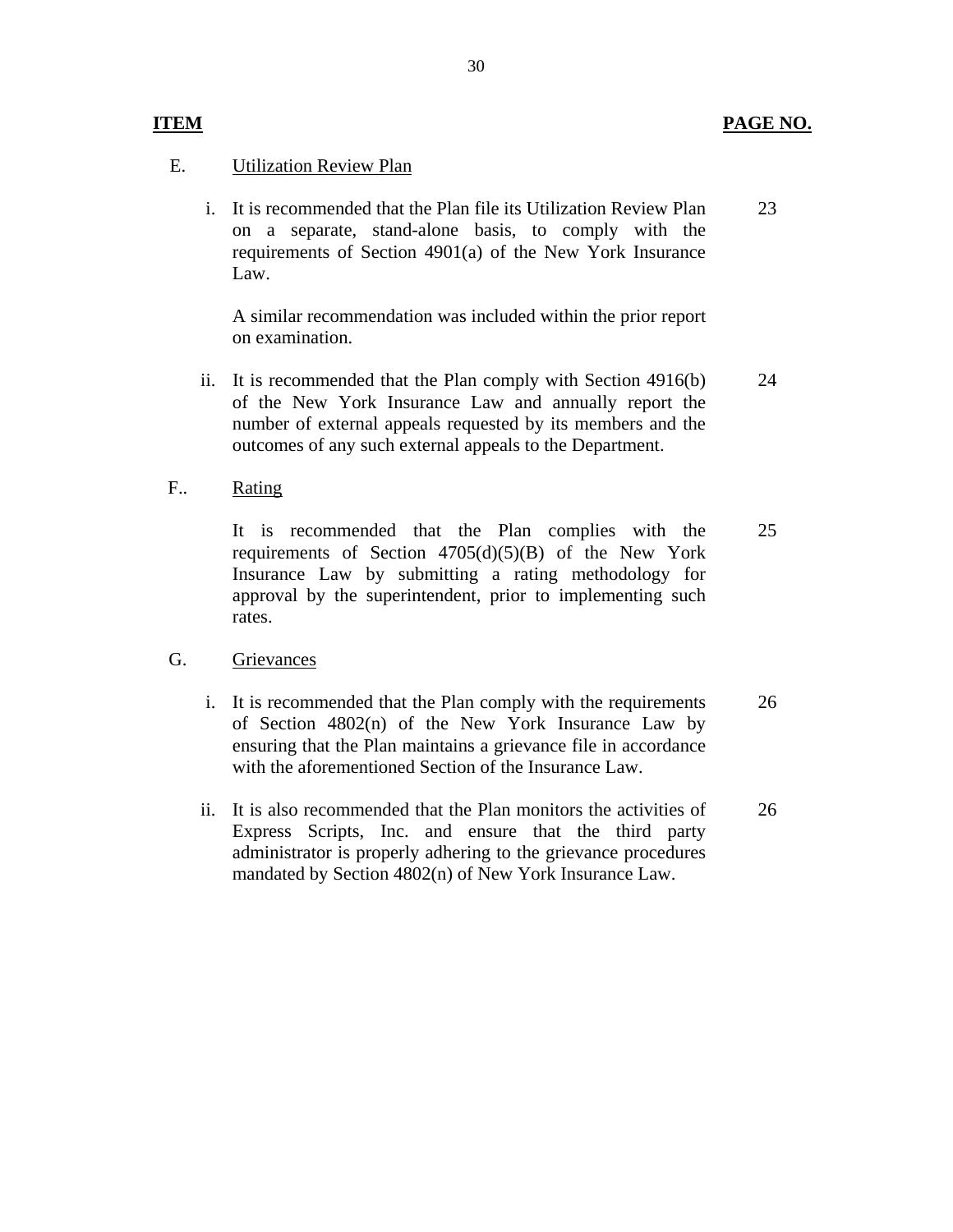Respectfully submitted,

 $/S/$ 

Charles J. McBurnie Insurance Examiner

 ) SS: STATE OF NEW YORK ) ) COUNTY OF NEW YORK )

**Charles J. McBurnie,** being duly sworn, deposes and says that the foregoing submitted report is true to the best of his knowledge and belief.

 $\frac{1}{\sqrt{S}}$ 

Charles J. McBurnie

Subscribed and sworn to before me

This \_\_\_\_\_ day of \_\_\_\_\_\_\_\_\_2014